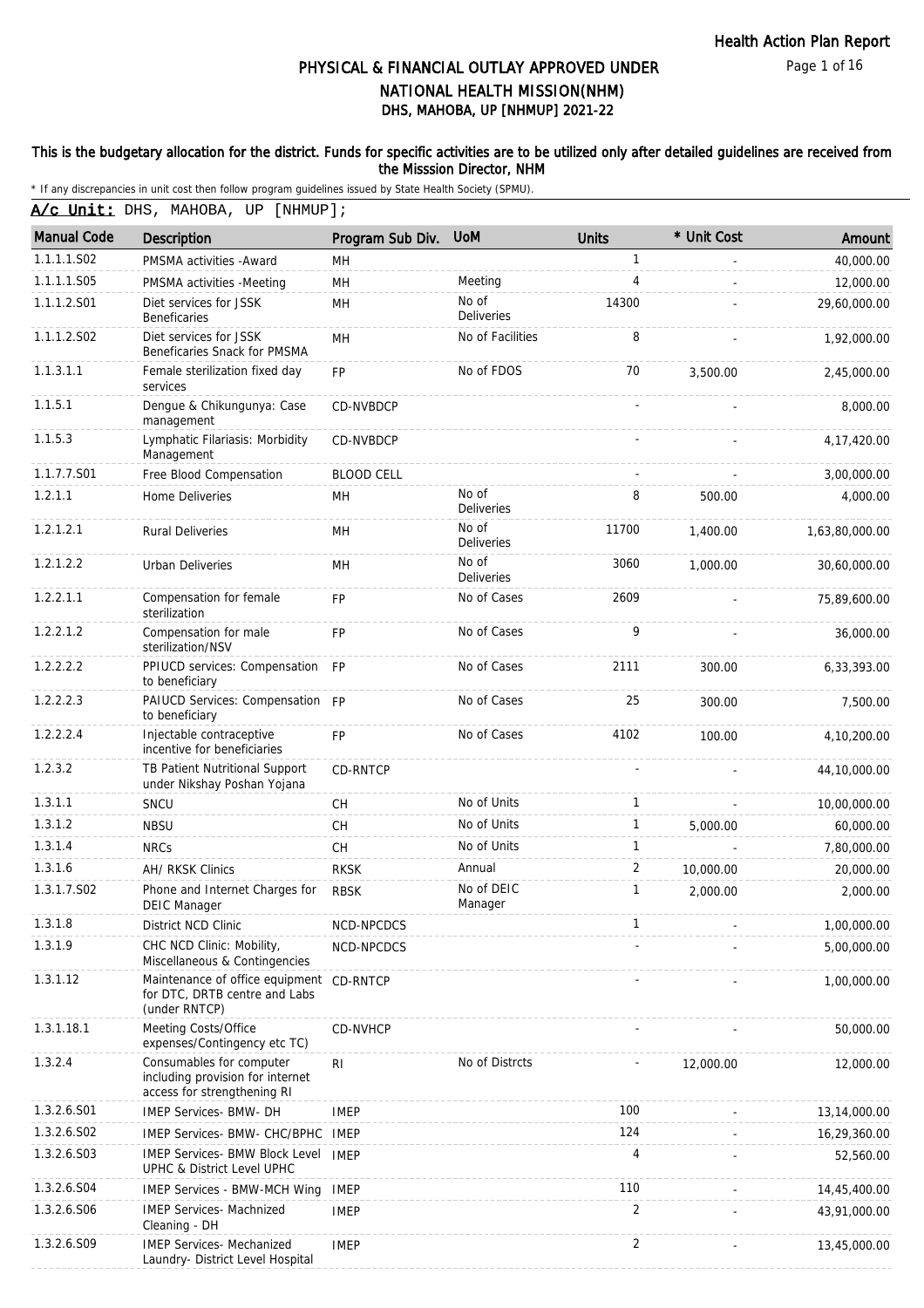### This is the budgetary allocation for the district. Funds for specific activities are to be utilized only after detailed guidelines are received from the Misssion Director, NHM

| <b>Manual Code</b>        | Description                                                                                                                                                                                                  | Program Sub Div. | <b>UoM</b>                     | <b>Units</b>   | * Unit Cost | Amount       |
|---------------------------|--------------------------------------------------------------------------------------------------------------------------------------------------------------------------------------------------------------|------------------|--------------------------------|----------------|-------------|--------------|
| 1.3.2.6.S10               | IMEP Services- Cleaning -<br>CHC/BPHC                                                                                                                                                                        | <b>IMEP</b>      | per bed per<br>month           | 124            | 548.35      | 8,15,945.00  |
| 1.3.2.6.S11               | IMEP Services-Cleaning - MCH<br>Wing                                                                                                                                                                         | <b>IMEP</b>      | per bed per<br>month           | 110            | 548.35      | 7,23,822.00  |
| 2.2.1                     | POL for Family Planning/ Others                                                                                                                                                                              | <b>FP</b>        | No of FDOS                     | 70             | 1,000.00    | 70,000.00    |
| 2.2.2                     | Mobility & Communication<br>support for AH counsellors &<br><b>RKSK Coordinators</b>                                                                                                                         | <b>RKSK</b>      |                                | $\overline{2}$ |             | 28,800.00    |
| 2.2.3                     | Mobility support for RBSK Mobile RBSK<br>health team                                                                                                                                                         |                  | No of Vehicle                  | 8              | 33,000.00   | 31,68,000.00 |
| 2.2.4                     | Support for RBSK: CUG<br>connection per team and rental                                                                                                                                                      | <b>RBSK</b>      | No of Team                     | 8              | 200.00      | 19,200.00    |
| 2.2.11                    | Any Other                                                                                                                                                                                                    |                  |                                |                |             | 12,000.00    |
| 2.3.1.1.2                 | Monthly Village Health and<br><b>Nutrition Days</b>                                                                                                                                                          | R <sub>1</sub>   | No of Session                  | 5014           | 100.00      | 5,01,400.00  |
| 2.3.1.9                   | Focus on slum & underserved<br>areas in urban areas/alternative<br>vaccinator for slums                                                                                                                      | R <sub>l</sub>   | No of<br>Vaccinators           | 72             | 2.100.00    | 1,51,200.00  |
| 2.3.1.11                  | Outreach for demand<br>generation, testing and<br>treatment of Viral Hepatitis<br>through Mobile Medical<br>Units/NGOs/CBOs/etc                                                                              | CD-NVHCP         |                                |                |             | 20,000.00    |
| 2.3.2.3                   | DMHP: Targeted interventions at NCD-NMHP<br>community level Activities &<br>interventions targeted at<br>schools, colleges, workplaces,<br>out of school adolescents, urban<br>slums and suicide prevention. |                  |                                | 1              |             | 6,00,000.00  |
| 2.3.3.2                   | Screening and free spectacles to NCD-NPCB<br>school children                                                                                                                                                 |                  | No of Cases                    |                |             | 3,07,300.00  |
| 2.3.3.3                   | Screening and free spectacles<br>for near work to Old Person                                                                                                                                                 | NCD-NPCB         | No of Cases                    |                |             | 1,53,650.00  |
| 2.3.3.4.1                 | Coverage of Public School and<br>Private school                                                                                                                                                              | NCD-NTCP         |                                | 1              |             | 4,99,660.00  |
| 2.3.3.4.5                 | Sensitization campaign for<br>college students                                                                                                                                                               | NCD-NTCP         |                                | $\mathbf{1}$   |             | 2,00,000.00  |
| 3.1.1.3.2.S01             | ASHA/AWW/Volunteer Incentive<br>for detection of leprosy                                                                                                                                                     | CD-NLEP          |                                |                |             | 12,250.00    |
| 3.1.1.3.2.SO <sub>2</sub> | ASHA Incentive for PB<br>(Treatment completion)                                                                                                                                                              | CD-NLEP          |                                |                |             | 14,800.00    |
| 3.1.1.3.2.S03             | ASHA Incentive for MB<br>(Treatment completion)                                                                                                                                                              | CD-NLEP          |                                |                |             | 11,760.00    |
| 3.1.1.3.3                 | Any Other ASHS Incentives<br>(ASHA Involvement under NLEP<br>- Sensitisation)                                                                                                                                | CD-NLEP          |                                |                |             | 12,900.00    |
| 3.1.1.3.A.S01             | ASHA Incentive/ Honorarium for<br>Malaria and LLIN Distribution                                                                                                                                              | CD-NVBDCP        |                                |                |             | 2,25,000.00  |
| 3.1.1.3.A.S02             | ASHA Incentive for Dengue and<br>Chikungunya                                                                                                                                                                 | CD-NVBDCP        |                                |                |             | 6,97,000.00  |
| 3.1.1.3.A.S05             | Honorarium for Drug Distribution CD-NVBDCP<br>including ASHAs and supervisors<br>involved in MDA                                                                                                             |                  |                                |                |             | 23,88,240.00 |
| 3.1.1.4.A.1.S01           | ASHA Incentive Filling of CBAC<br>forms and familly folder of<br>patients with confirm NCD cases                                                                                                             | <b>CP</b>        | No. of<br><b>Beneficiaries</b> |                | 10.00       | 16,57,600.00 |
| 3.1.1.1.4.S09.A           | ASHA incentive for HRP<br>identification and follow up                                                                                                                                                       | MН               | No of HRP                      | 2700           | 300.00      | 8,10,000.00  |
| 3.1.1.1.1.S01             | JSY Incentive to ASHA                                                                                                                                                                                        | MН               | No of<br><b>Deliveries</b>     | 11700          |             | 70,20,000.00 |
| 3.1.1.1.1.S03             | National Iron Plus Incentive for<br>mobilizing children and/or                                                                                                                                               | СH               | No of ASHA                     | 668            | 50.00       | 2,00,400.00  |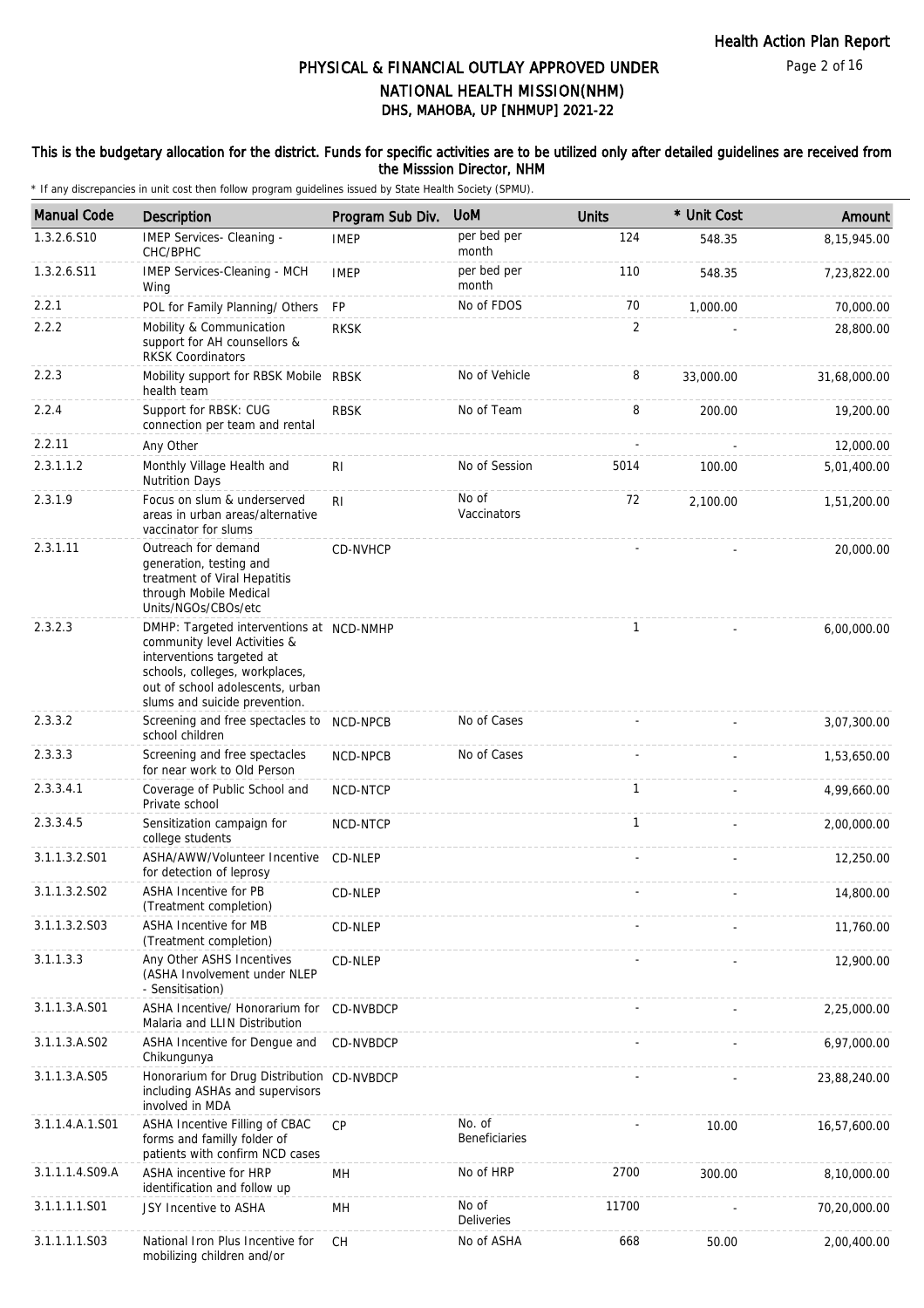#### This is the budgetary allocation for the district. Funds for specific activities are to be utilized only after detailed guidelines are received from the Misssion Director, NHM

| <b>Manual Code</b> | <b>Description</b>                                                                                               | Program Sub Div. UoM |                                          | <b>Units</b> | * Unit Cost | Amount         |
|--------------------|------------------------------------------------------------------------------------------------------------------|----------------------|------------------------------------------|--------------|-------------|----------------|
|                    | ensuring compliance and<br>reporting (6-59 months)                                                               |                      |                                          |              |             |                |
| 3.1.1.1.2.S01      | ASHA incentive under MAA<br>programme @ Rs 100 per ASHA<br>for quarterly mother's meeting                        | CH                   | No of ASHA                               | 668          | 100.00      | 2,67,200.00    |
| 3.1.1.1.2.S02      | Incentive for Home Based<br>Newborn Care programme                                                               | <b>CH</b>            | No. of Child                             | 15062        | 250.00      | 37,65,500.00   |
| 3.1.1.1.2.S04      | Incentive for referral of SAM<br>cases to NRC and for follow up<br>of discharge SAM children from<br><b>NRCs</b> | СH                   | No.of SAM<br>Child referal &<br>followup | $\mathbf{1}$ | 150.00      | 28,800.00      |
| 3.1.1.1.2.S05      | Incentive for National<br>Deworming Day for mobilising<br>out of school children                                 | <b>RKSK</b>          | ASHA                                     | 748          | 100.00      | 74,800.00      |
| 3.1.1.1.2.S06      | Incentive for IDCF for<br>prophylactic distribution of ORS<br>to family with under-five<br>children.             | CН                   | No of ASHA                               | 668          | 100.00      | 66,800.00      |
| 3.1.1.1.2.S07      | Incentive to ASHA for Quaterly<br>Visit Under HBYC                                                               | СH                   | No of Children                           | 4095         | 50.00       | 10,23,750.00   |
| 3.1.1.1.3.S01      | ASHA Incentive under<br>Immunzation                                                                              | RI                   | No of Children                           | 20813        | 225.00      | 46,82,880.00   |
| 3.1.1.1.4.S08      | ASHA incentive for injectable<br>contraceptive (Antara)                                                          | FP                   | No of Cases                              | 1540         | 100.00      | 1,54,000.00    |
| 3.1.1.1.4.S09.B    | Reimbursement of travel<br>expenses for accompanying a<br>women to facility for medical<br>abortion              | <b>FP</b>            | No of Cases                              | 20           | 225.00      | 4,500.00       |
| 3.1.1.1.4.S09.C    | Reimbursement of travel<br>expenses for accompanying a<br>women to facility for surgical<br>abortion (MVA/EVA)   | <b>FP</b>            | No of Cases                              | 20           | 150.00      | 3,000.00       |
| 3.1.1.1.4.S01      | ASHA Incentives under Saas<br>Bahu Sammellan                                                                     | <b>FP</b>            | No of Events                             | 542          | 100.00      | 54,200.00      |
| 3.1.1.1.4.S02      | ASHA Incentives under Nayi Pehl FP<br>Kit                                                                        |                      | No of Kits                               | 2672         | 100.00      | 2,67,200.00    |
| 3.1.1.1.4.S04      | ASHA PPIUCD incentive for<br>accompanying the client for<br>PPIUCD insertion                                     | <b>FP</b>            | No of Cases                              | 2599         | 150.00      | 3,89,793.00    |
| 3.1.1.1.4.S05      | ASHA PAIUCD incentive for<br>accompanying the client for<br><b>PAIUCD</b> insertion                              | FP.                  | No. of cases                             | 25           | 150.00      | 3,750.00       |
| 3.1.1.1.4.S06.A    | ASHA incentive under ESB<br>scheme for promoting spacing of<br>births between 02 children                        | <b>FP</b>            | No. of cases                             | 151          | 500.00      | 75,500.00      |
| 3.1.1.1.4.S06.B    | ASHA incentive under ESB<br>scheme for promoting spacing of<br>02 years after marriage                           | FP                   | No. of cases                             | 75           |             | 37,500.00      |
| 3.1.1.1.4.S07      | ASHA incentive under ESB<br>scheme for promoting Adoption<br>of Limiting Method upto Two<br>Children             | FP                   | No of Cases                              | 419          | 1,000.00    | 4,19,000.00    |
| 3.1.1.5            | ASHA incentives for routine<br>activities                                                                        | <b>CP</b>            | No. of Rural &<br>Rurban ASHA            |              | 2,000.00    | 1,72,68,000.00 |
| 3.1.1.6.S01        | Incentive to ASHA Facilitator for<br>CBAC, HRP and SAM Tracking                                                  | CP                   | No of AF                                 |              | 1,700.00    | 7,14,000.00    |
| 3.1.1.6.S02        | Incentive to ASHA for Health<br>Promotion Day                                                                    | <b>CP</b>            | No. of Rural &<br>Rurban ASHA            |              | 200.00      | 17,26,800.00   |
| 3.1.1.6.S03        | Incentive to ASHA under PMMVY                                                                                    | СP                   | No. of<br>Beneficiaries                  |              | 100.00      | 5,19,400.00    |
| 3.1.1.6.S04        | ASHA Beema- Pradhan Mantri<br>Jeevan Jyoti & Suraksh Bima<br>Yojna                                               | <b>CP</b>            |                                          |              |             | 2,10,264.00    |
| 3.1.3.1.1.S01      | Asha/ Asha Sangni Uniform                                                                                        | CP                   | No. of Rural,                            | ÷,           | 600.00      | 4,66,200.00    |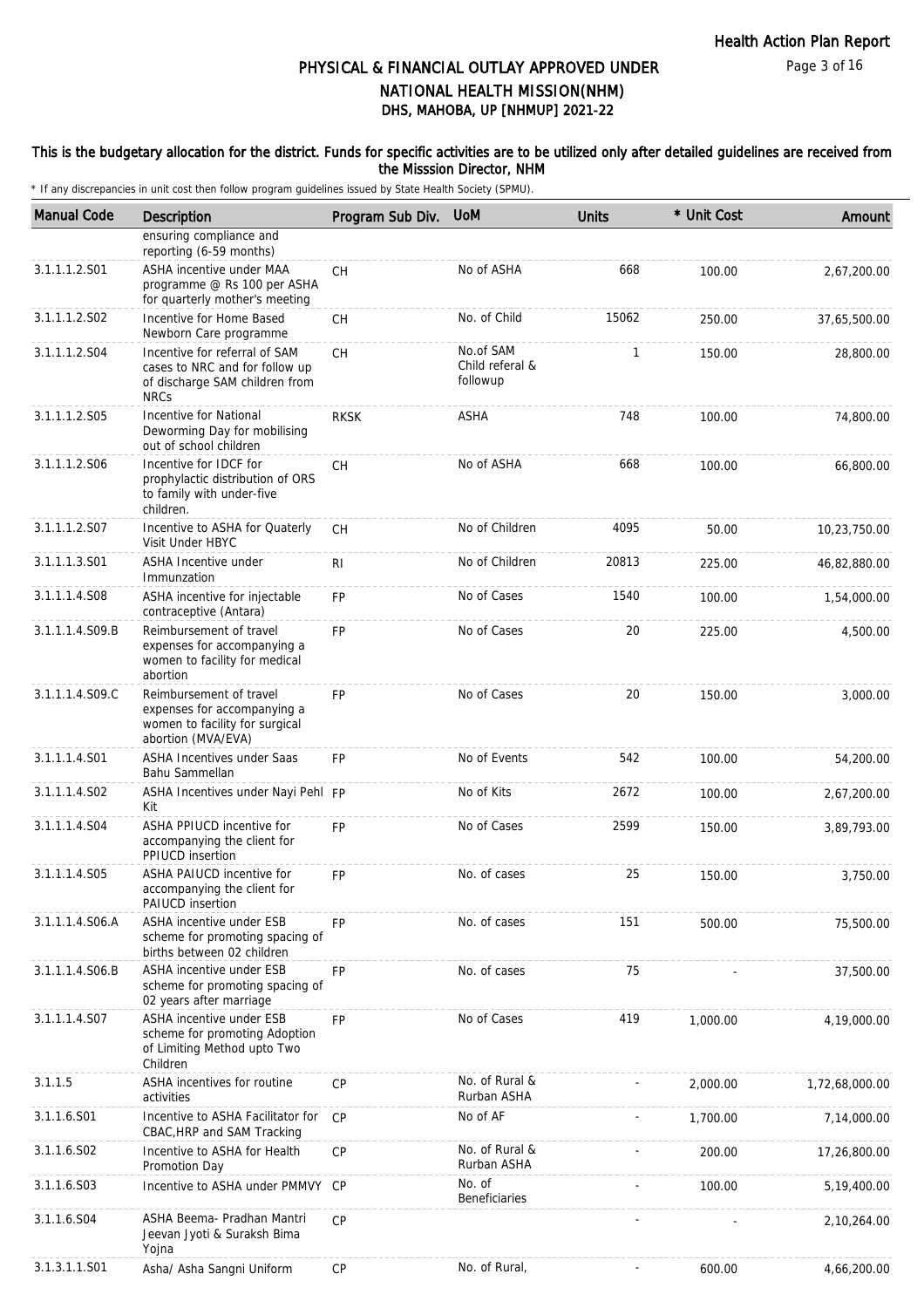#### This is the budgetary allocation for the district. Funds for specific activities are to be utilized only after detailed guidelines are received from the Misssion Director, NHM

| <b>Manual Code</b> | Description                                                                                                                       | Program Sub Div. | <b>UoM</b>                             | <b>Units</b> | * Unit Cost | Amount         |
|--------------------|-----------------------------------------------------------------------------------------------------------------------------------|------------------|----------------------------------------|--------------|-------------|----------------|
|                    |                                                                                                                                   |                  | Rurban ASHA<br>& AF                    |              |             |                |
| 3.1.3.1.1.S02      | Asha/ Asha Sangni Umbrella                                                                                                        | <b>CP</b>        | No. of<br>Rural, Rurban<br>ASHA & AF   |              | 200.00      | 1,55,400.00    |
| 3.1.3.1.3          | Awards to ASHA's/Link workers                                                                                                     | <b>CP</b>        | No. of<br>Rural, Urban<br>Rurban ASHA, |              | 300.00      | 2,93,400.00    |
| 3.1.3.1.6          | Supervision costs by ASHA<br>facilitators (Shangni) (12<br>months)                                                                | CP               | No of AF                               |              | 7,200.00    | 30,24,000.00   |
| 3.1.1.1.3.S02.A    | Mobilization of children through<br>ASHA or other mobilizers                                                                      | R <sub>l</sub>   | No of Session                          | 9298         | 150.00      | 13,94,700.00   |
| 3.1.3.5.S01        | Incentive for other link workers<br>for Prepration of Due List of<br>Childrens to be immunized                                    | R <sub>l</sub>   | No of Session                          | 2076         | 100.00      | 2,07,600.00    |
| 3.1.2.10.S03       | Incentive to ASHA Cluster<br>Meeting                                                                                              | CP               |                                        |              |             | 5,56,150.00    |
| 3.2.3.1.1          | <b>Treatment Supporter</b><br>Honorarium (Rs 1000)                                                                                | CD-RNTCP         |                                        |              |             | 9,00,000.00    |
| 3.2.3.1.2          | <b>Treatment Supporter</b><br>Honorarium (Rs 5000)                                                                                | <b>CD-RNTCP</b>  |                                        |              |             | 2,97,000.00    |
| 3.2.3.1.3          | Incentive for informant (Rs 500)                                                                                                  | CD-RNTCP         |                                        |              |             | 1,63,350.00    |
| 3.2.3.1.4.S01      | State/District TB Forums                                                                                                          | CD-RNTCP         |                                        |              |             | 5,000.00       |
| 3.2.3.1.4.S02      | Community Engagement<br>activities /Incentive for<br>community<br>volunteers/supervisors /LT etc<br>undertaking ACF               | CD-RNTCP         |                                        |              |             | 7,05,000.00    |
| 3.2.1.1.S02        | Other activities under Mission<br>Parivar Vikas: Demand<br>Generation (Saas Bahu<br>Sammellan)                                    | <b>FP</b>        | No of Events                           | 542          | 1,500.00    | 8,13,000.00    |
| 3.3.2              | Orientation Workshops,<br>Trainings and capacity building<br>of PRI for RKS at District Health<br>Societies, CHC and PHC          | CP               |                                        |              |             | 4,39,600.00    |
| 3.3.3.2            | Training of PRI's<br>representatives/ Police<br>personnel/ Teachers/ Transport<br>personnel/ NGO personnel/<br>other stakeholders | NCD-NTCP         |                                        | $\mathbf{1}$ |             | 30,000.00      |
| 3.3.3.3            | Training of PRI under National<br>Program for Climate Change and<br>Human Health (NPCCHH)                                         | NCD-NPCCHH       |                                        | 1            |             | 70,000.00      |
| 3.3.4.S01          | AAA Platform                                                                                                                      | <b>CP</b>        | No. of Rural &<br>Rurban ASHA          |              | 75.00       | 12,02,850.00   |
| 4.1.1              | <b>District Hospitals</b>                                                                                                         | CP               | No. of DH                              | 2            | 5,00,000.00 | 10,00,000.00   |
| 4.1.3              | <b>Community Health Centers</b>                                                                                                   | <b>CP</b>        | No of CHC                              | 5            | 2,50,000.00 | 12,50,000.00   |
| 4.1.4              | Primary Health Centers                                                                                                            | <b>CP</b>        | No of PHC                              | 14           | 87,500.00   | 12,25,000.00   |
| 4.1.5              | Sub Centers                                                                                                                       | CP               | No. of Sub<br>Centre                   |              | 10,000.00   | 15,00,000.00   |
| 4.1.6              | Village Health Sanitation &<br><b>Nutrition Committee</b>                                                                         | CP               | No. of VHSNC                           |              | 10,000.00   | 34,00,000.00   |
| 4.1.7.S01          | H&WC Additional Untied Grant-<br><b>SC</b>                                                                                        | CP               | No. of HWC-<br><b>SC</b>               |              | 30,000.00   | 23,80,000.00   |
| 4.1.7.S02          | H&WC Additional Untied Grant-<br>PHC                                                                                              | CP               | No. of HWC-<br>PHC                     |              | 50,000.00   | 7,00,000.00    |
| 5.1.1.2.8          | Infrastructure strengthening of<br>SC to H&WC                                                                                     | <b>CP</b>        | No. of HWC-<br>SC                      |              | 7,00,000.00 | 2,52,00,000.00 |
| 5.1.2              | Sub Centre Rent and<br>Contingencies                                                                                              | CP               |                                        |              |             | 72,000.00      |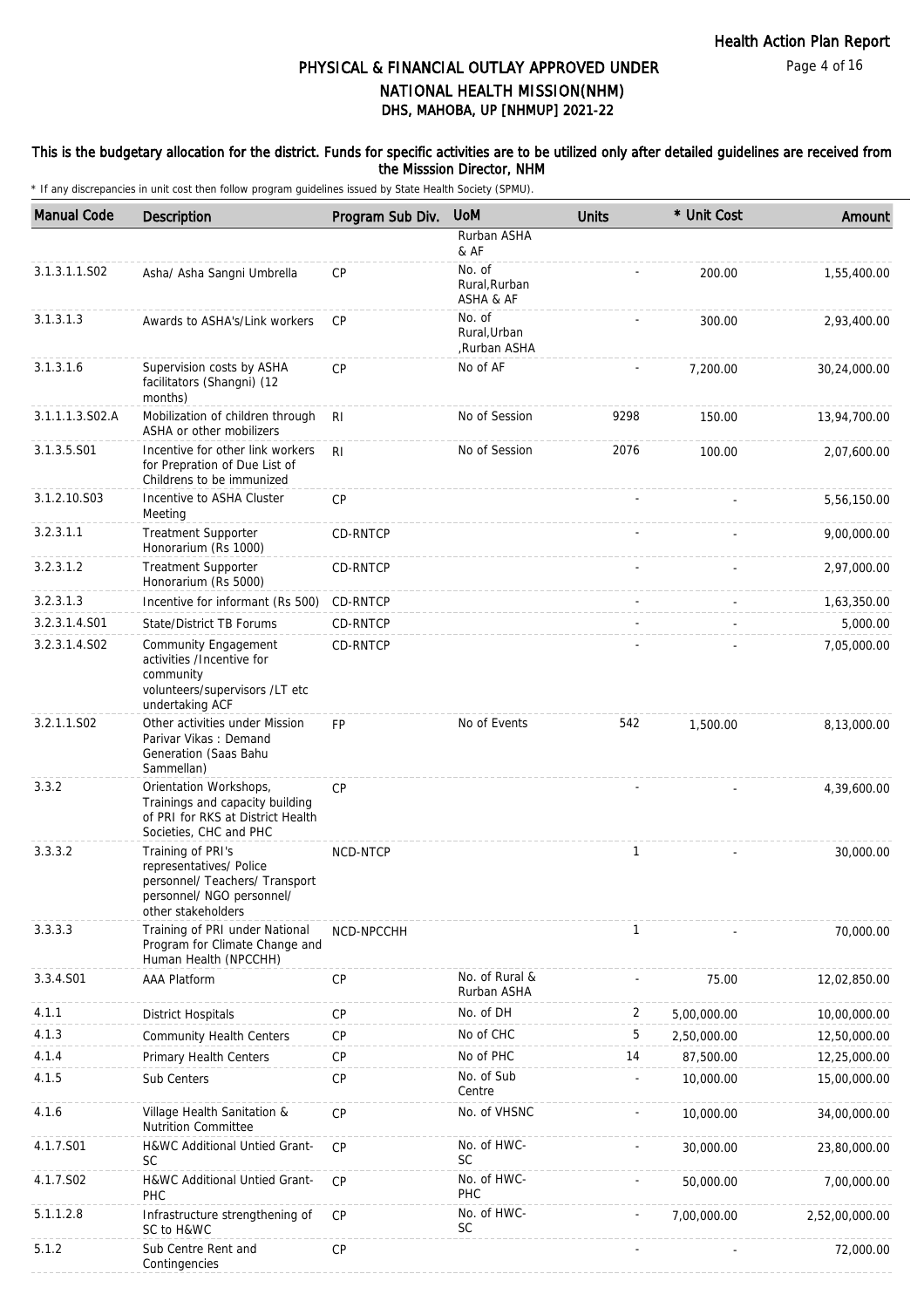### This is the budgetary allocation for the district. Funds for specific activities are to be utilized only after detailed guidelines are received from the Misssion Director, NHM

\* If any discrepancies in unit cost then follow program guidelines issued by State Health Society (SPMU).

| <b>Manual Code</b> | Description                                                                                       | Program Sub Div.  | <b>UoM</b>                               | <b>Units</b> | * Unit Cost | Amount       |
|--------------------|---------------------------------------------------------------------------------------------------|-------------------|------------------------------------------|--------------|-------------|--------------|
| 5.3.9              | Safety Pits                                                                                       | RI                | No of piece                              | 16           | 6,000.00    | 96,000.00    |
| 5.3.14             | Civil Works under RNTCP                                                                           | CD-RNTCP          |                                          |              |             | 80,000.00    |
| 6.1.1.1.2.S02      | FRU Strengthening                                                                                 | MН                | List of<br>Different<br>Equipment        |              |             | 5,20,599.00  |
| 6.1.1.1.5          | Any other Equipment<br>(Instrument and Equipment for<br>HWC)                                      | MH                | List of<br><b>Different</b><br>Equipment | 4            |             | 8,00,000.00  |
| 6.1.1.3.3          | Minilap kits                                                                                      | <b>FP</b>         | No of Kits                               | 43           | 3,000.00    | 1,29,000.00  |
| 6.1.1.3.5          | PPIUCD forceps                                                                                    | FP                | No of Kelly<br>forcep                    | 32           | 600.00      | 19,200.00    |
| 6.1.5.1.1          | Grant-in-aid for Vision Centre<br>(PHC) (Govt.)                                                   | NCD-NPCB          |                                          |              |             | 1,00,000.00  |
| 6.1.1.21.1         | Recurring GIA: Machinery &<br>Equipment for DH                                                    | NCD-NPHCE         |                                          | 1            |             | 1,50,000.00  |
| 6.1.2.6.F1.S03     | IT Recurring Expenses for PHC                                                                     | СP                |                                          |              |             | 70,000.00    |
| 6.1.4.3.1          | <b>MCR</b>                                                                                        | CD-NLEP           |                                          |              |             | 40,000.00    |
| 6.1.4.3.2          | Aids/Appliance                                                                                    | CD-NLEP           |                                          |              |             | 17,000.00    |
| 6.1.4.3.3          | Equipment                                                                                         | CD-NLEP           |                                          |              |             | 5,000.00     |
| 6.1.6.1            | Repairs of Laparoscopes                                                                           |                   | No of<br>Laproscopes                     | 1            | 25,000.00   | 25,000.00    |
| 6.2.1.1.A7.S05.a   | Drugs & Consumables Normal<br>Delivery L1 Facility                                                | MH                | No of<br><b>Deliveries</b>               | 1400         |             | 28,000.00    |
| 6.2.1.1.A7.S05.b   | Drugs & Consumables Normal<br>Delivery L2 Facility                                                | MH                | No of<br><b>Deliveries</b>               | 8400         |             | 3,36,000.00  |
| 6.2.1.1.A7.S05.c   | Drugs & Consumables Normal<br>Delivery L3 Facility                                                | MH                | No of<br>Deliveries                      | 5900         |             | 4,72,000.00  |
| 6.2.1.1.A7.S05.d   | Drugs & Consumables Caesarean MH<br>Delivery L3 Facility                                          |                   | No of<br><b>Deliveries</b>               | 200          |             | 72,000.00    |
| 6.2.1.2.2.12       | AEFI kit under RI Program                                                                         | RI                | No. of Kits                              | 30           | 200.00      | 6,000.00     |
| 6.2.1.3.1          | Nayi Pehl Kit                                                                                     | <b>FP</b>         | No of Kits                               | 2672         | 220.00      | 5,87,840.00  |
| 6.2.1.5.1          | Medicine for Mobile health team                                                                   | <b>RBSK</b>       | No of Team                               | 8            | 5,000.00    | 40,000.00    |
| 6.2.1.6.1          | Red/Black plastic bags et                                                                         | RI                | No of Session                            | 25068        | 9.00        | 2,25,612.00  |
| 6.2.1.6.2          | Bleach/Hypochlorite solution/<br>Twin bucket                                                      | RI                | No of Facilities                         |              |             | 15,000.00    |
| 6.2.2.1.4          | Replenishment of ASHA HBNC<br>kits                                                                | CP                | No of ASHA                               |              | 150.00      | 89,550.00    |
| 6.2.2.2.2          | Drugs and Supplies for blood<br>related disorders-<br>Haemoglobinopathies                         | <b>BLOOD CELL</b> |                                          |              |             | 20,000.00    |
| 6.2.2.4.1          | Drugs & Supplies for Ayush                                                                        | AYUSH             | No of Doctors                            | 16           | 50,000.00   | 8,00,000.00  |
| 6.2.2.6.1          | Lab strengthening of SHC - HWC CP                                                                 |                   |                                          |              |             | 16,20,000.00 |
| 6.2.2.6.2          | Lab strengthening of PHC - HWC CP                                                                 |                   |                                          |              |             | 4,20,000.00  |
| 6.2.3.1.1          | Chloroquine phosphate tablets                                                                     | CD-NVBDCP         |                                          |              |             | 15,000.00    |
| 6.2.3.1.2          | Primaquine tablets 2.5 mg                                                                         | CD-NVBDCP         |                                          |              |             | 7,500.00     |
| 6.2.3.1.3          | Primaquine tablets 7.5 mg                                                                         | CD-NVBDCP         |                                          |              |             | 15,000.00    |
| 6.2.3.1.12         | RDT Malaria - bi-valent (For Non CD-NVBDCP<br>Project states)                                     |                   |                                          |              |             | 2,13,500.00  |
| 6.2.3.2.1          | Supportive drugs, lab. Reagents                                                                   | CD-NLEP           |                                          |              |             | 13,000.00    |
| 6.2.3.3.1          | Laboratory Materials                                                                              | CD-RNTCP          |                                          |              |             | 7,55,400.00  |
| 6.2.3.3.2          | Procurement of Drugs                                                                              | CD-RNTCP          |                                          |              |             | 3,30,000.00  |
| 6.2.4.1.1          | Assistance for<br>consumables/drugs/medicines to<br>the Govt./District Hospital for<br>Cat sx etc | NCD-NPCB          | No of Cases                              |              |             | 90,480.00    |

6.2.4.5.1 1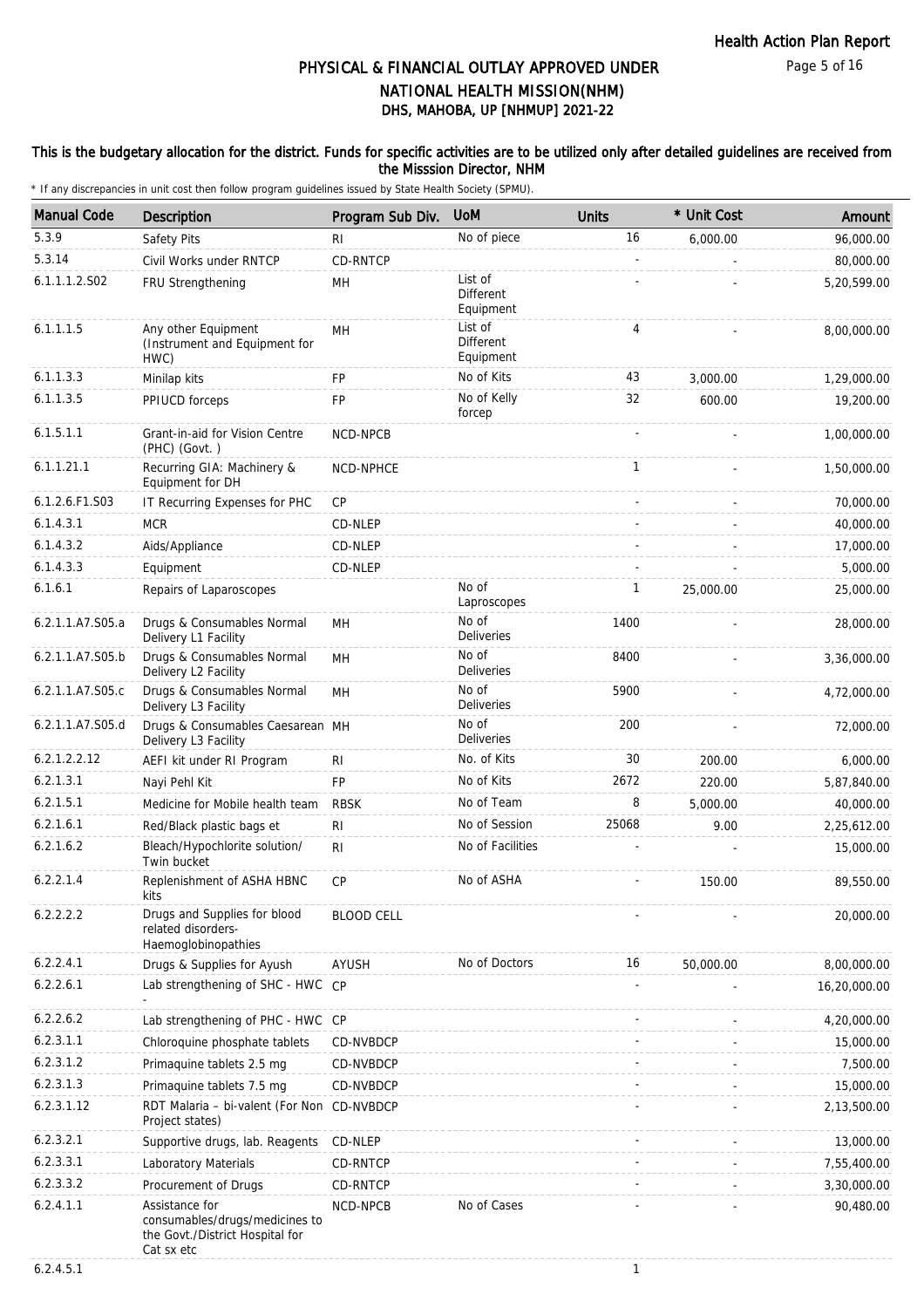#### This is the budgetary allocation for the district. Funds for specific activities are to be utilized only after detailed guidelines are received from the Misssion Director, NHM

| <b>Manual Code</b> | <b>Description</b>                                                                                         | Program Sub Div. | <b>UoM</b>                                        | <b>Units</b>   | * Unit Cost | Amount         |
|--------------------|------------------------------------------------------------------------------------------------------------|------------------|---------------------------------------------------|----------------|-------------|----------------|
|                    | Drugs & Consumables for NCD<br>Management (incl. Diabetes,<br>Hypertension, Strokes etc)for<br>whole dist. | NCD-NPCDCS       |                                                   |                |             | 2,00,000.00    |
| 6.2.4.5.3          | Drugs & Diagnostic for NCD<br>Management incl. Diabetes,<br>Hypertension, Strokes etc                      | NCD-NPCDCS       |                                                   |                |             | 1,50,000.00    |
| $6.1.3.2.a.$ SO2   | Free Diagnostics for Pregnant<br>women under JSSK- AVD for for<br>HIV & Syphilis at VHNDs                  | MH               | No of ANC                                         | 129            |             |                |
| $6.1.3.2.a.$ SO3   | Free Diagnostics for Pregnant<br>women under JSSK-MH                                                       | MН               | No of ANC                                         | 18000          |             | 1,80,000.00    |
| 6.1.3.2.b          | Free Diagnostics for Sick infants<br>under JSSK                                                            | CH               | No of Units                                       | 1              |             | 1,20,000.00    |
| 6.3.1.S03          | Any other (please specify)                                                                                 |                  |                                                   |                |             | 8,00,000.00    |
| 7.5.1              | Tribal Patient Support &<br><b>Transportation Charges</b>                                                  | CD-RNTCP         |                                                   |                |             | 72,600.00      |
| 7.5.2              | Sample collecton &<br>transportation charges                                                               | CD-RNTCP         |                                                   |                |             | 1,52,050.00    |
| 8.1.1.1            | ANMs - MH                                                                                                  | MН               | No of MH ANM                                      | 31             |             | 68,23,633.00   |
| 8.1.1.1.S01        | ANM For New Sub-Center - CP                                                                                | CP               |                                                   | $\sim$         |             | 3,29,959.00    |
| 8.1.1.2.S05        | Staff Nurses-MH                                                                                            | MH               | No of MH<br><b>Staff Nurse</b>                    | 37             |             | 1,03,94,269.00 |
| 8.1.1.2.S11        | Staff Nurse HWC - CP                                                                                       | CP               |                                                   |                |             | 31, 11, 114.00 |
| 8.1.1.2.S12        | Staff Nurses HWC - MH                                                                                      | MН               |                                                   | 12             |             | 14,40,936.00   |
| 8.1.1.5.S02        | Laboratory Technicians -HR                                                                                 | <b>HR</b>        |                                                   | $\mathbf{1}$   |             | 2,64,816.00    |
| 8.1.1.5.S04        | Laboratory Technicians - RNTCP                                                                             | CD-RNTCP         |                                                   |                |             | 43, 16, 000.00 |
| 8.1.1.6.S05        | OT Technician                                                                                              | <b>MIS</b>       | No of MH OT<br>technician                         |                |             | 4,44,600.00    |
| 8.1.1.9            | Radiographer/ X-ray technician                                                                             | <b>HR</b>        |                                                   | $\mathbf{1}$   |             | 2,64,816.00    |
| 8.1.1.10.S02       | Physiotherapist/ Occupational<br>Therapist-CD-NLEP                                                         | CD-NLEP          |                                                   |                |             | 4,83,235.00    |
| 8.1.1.12.S02       | Para Medical Worker CD-NLEP                                                                                | CD-NLEP          |                                                   |                |             | 6,49,505.00    |
| 8.1.2.1.S04        | Obstetricians and Gynaecologists MH<br>-MH                                                                 |                  | No of MH<br>Obstetricians<br>and<br>Gynaecologist |                |             | 36,60,000.00   |
| 8.1.2.3.S05        | Anaesthetists -MH                                                                                          | MH               | No of MH<br>Anesthetic                            |                |             | 21,60,000.00   |
| 8.1.3.10.S01       | FRU Operationalization for<br>Gynae & anesthetist specialist on<br>call from govt sector                   | MH               | No of C<br>Section                                | 6              |             | 18,000.00      |
| 8.1.3.10.S02       | FRU Operationalization<br>Gynecologists specialist on call<br>from pvt sector                              | MH               | No of C<br>Section                                | 3              |             | 13,500.00      |
| 8.1.3.10.S03       | FRU Operationalization<br>anesthetist specialist on call for<br>from pvt sector                            | MH               | No of C<br>Section                                | 3              |             | 9,000.00       |
| 8.1.4.1.S01        | Dental Surgeons- DH &CHC                                                                                   | HR               |                                                   | 4              |             | 27,93,504.00   |
| 8.1.5.S03          | Medical Officers -MH                                                                                       | MH               | No of MH LMO                                      |                |             | 14,37,000.00   |
| 8.1.6.1            | <b>AYUSH MOS</b>                                                                                           | <b>AYUSH</b>     |                                                   | 16             |             | 82,19,030.00   |
| 8.1.6.2            | Pharmacist - AYUSH                                                                                         | <b>AYUSH</b>     |                                                   | 7              |             | 15, 16, 826.00 |
| 8.1.7.1.1          | MOs- AYUSH                                                                                                 | <b>RBSK</b>      |                                                   | 13             |             | 57,66,432.00   |
| 8.1.7.1.2.S02      | MOs-Dental MO/ BDS                                                                                         | <b>RBSK</b>      |                                                   | 3              |             | 21,40,740.00   |
| 8.1.7.1.3          | <b>Staff Nurse</b>                                                                                         | <b>RBSK</b>      |                                                   | $\overline{2}$ |             | 6,72,768.00    |
| 8.1.7.1.4          | ANM                                                                                                        | <b>RBSK</b>      |                                                   | 6              |             | 10,81,752.00   |
| 8.1.7.1.5.S01      | Para Medical Worker                                                                                        | <b>RBSK</b>      |                                                   | 5              |             | 12,11,040.00   |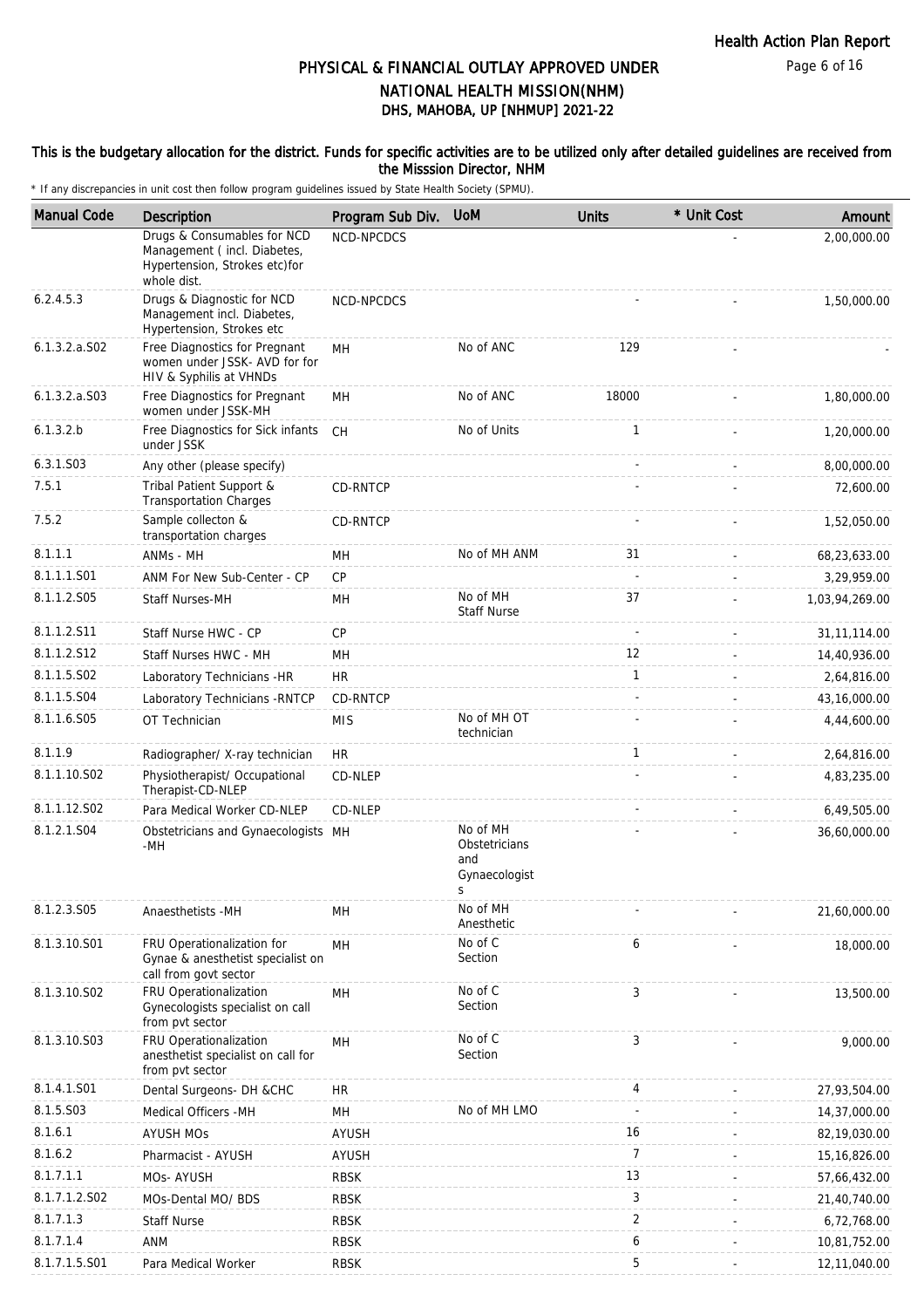### This is the budgetary allocation for the district. Funds for specific activities are to be utilized only after detailed guidelines are received from the Misssion Director, NHM

| <b>Manual Code</b> | Description                                                                     | Program Sub Div.  | <b>UoM</b>                     | <b>Units</b>   | * Unit Cost | Amount       |
|--------------------|---------------------------------------------------------------------------------|-------------------|--------------------------------|----------------|-------------|--------------|
| 8.1.7.1.5.S02      | Pharmacists                                                                     | <b>RBSK</b>       |                                | 3              |             | 4,69,819.00  |
| 8.1.8.1            | <b>Medical Officers</b>                                                         | CН                | No. of Mos                     | 1              |             | 3,60,000.00  |
| 8.1.8.2            | <b>Staff Nurse</b>                                                              | CH                | No. of SNs                     | 4              |             | 13,19,256.00 |
| 8.1.8.3            | Cook cum caretaker                                                              | CH                | No. of Cook<br>cum Caretaker   | $\overline{2}$ |             | 3,08,551.00  |
| 8.1.8.5            | Feeding demonstrator for NRC                                                    | CH                | No. of FDs                     | $\mathbf{1}$   |             | 3,04,454.00  |
| 8.1.9.1.S01        | Paediatrician SNCU-CH                                                           | CH                | No. of<br>Peadiatrician        | 3              |             | 45,00,000.00 |
| 8.1.9.3.S01        | Staff Nurse - SNCU/KMC                                                          | CH                | No. of SNs                     | 12             |             | 41,01,651.00 |
| 8.1.9.3.SO2        | Staff Nurse -NBSU                                                               | CH                | No. of SNs                     | 3              |             | 7,93,433.00  |
| 8.1.9.6.SO2        | Others- SNCU Staff (Ward<br>Aaya/ Cleaner/ Security Guard)                      | <b>CH</b>         |                                | 9              |             | 16,09,484.00 |
| 8.1.9.6.S03        | Others- SNCU Staff DEO                                                          | CH                | no. of Posts                   | $\mathbf{1}$   |             | 2,49,046.00  |
| 8.1.12.1           | Mid-level Service Provider                                                      | <b>CP</b>         |                                | ÷,             |             | 43,42,995.00 |
| 8.1.12.2           | Performance incentive for Mid-<br>level service providers                       | <b>CP</b>         | No. of HWC-<br>CHO             |                | 15,000.00   | 27,33,750.00 |
| 8.1.13.1.S02       | Counsellor - RKSK                                                               | <b>RKSK</b>       |                                | 2              |             | 5,36,320.00  |
| 8.1.13.1.S03       | Counsellor -RMNCHA-FW                                                           | FP                | No of<br>Counsellors/m<br>onth | 3              | 15,073.00   | 6,41,903.00  |
| 8.1.13.10          | TBHV-CD-RNTCP                                                                   | CD-RNTCP          |                                |                |             | 9,96,000.00  |
| 8.1.13.22.S07      | Rogi Sahayata Kendra Manager                                                    | QA                |                                | 2              |             | 4,65,600.00  |
| 8.1.13.22.S13      | Rogi Sahayata Kendra Operator                                                   | QA                |                                | 2              |             | 3,48,618.00  |
| 8.1.14.1.S01       | MO (Blood Bank)                                                                 | <b>BLOOD CELL</b> |                                |                |             | 7,20,000.00  |
| 8.1.14.2           | <b>Staff Nurse</b>                                                              | <b>BLOOD CELL</b> |                                |                |             | 2,78,000.00  |
| 8.1.14.4.S02       | Lab Technician (BB)                                                             | <b>BLOOD CELL</b> |                                |                |             | 10,02,000.00 |
| 8.1.14.5.S01       | Others- Counsellor                                                              | <b>BLOOD CELL</b> |                                |                |             | 3,31,000.00  |
| 8.1.14.5.S02       | Others- Lab Technicians                                                         | <b>BLOOD CELL</b> |                                |                |             | 5,55,000.00  |
| 8.1.14.5.S03       | Others-Lab Attendant                                                            | <b>BLOOD CELL</b> |                                |                |             | 4,48,000.00  |
| 8.1.14.5.S05       | Others-Lab Attendant - BSU                                                      | <b>BLOOD CELL</b> |                                |                |             | 2,24,000.00  |
| 8.1.16.2.S01       | Cold Chain Handlers                                                             | RI                |                                |                |             | 2,97,472.00  |
| 8.1.16.6.S01       | Data Entry Operator BB                                                          | <b>BLOOD CELL</b> |                                |                |             | 2,26,000.00  |
| 8.1.16.7.S02       | Sweeper- NCD- Blood bank                                                        | <b>BLOOD CELL</b> |                                |                |             | 1,44,000.00  |
| 8.1.16.7.S03       | Sweeper-NCD-Blood Storage<br>Unit                                               | <b>BLOOD CELL</b> |                                |                |             | 1,44,000.00  |
| 8.1.16.7.S05       | Cleaner -NRC                                                                    | <b>CH</b>         | no. of Posts                   | $\mathbf{1}$   |             | 1,78,831.00  |
| 8.4.7              | Incentive to provider for PPIUCD FP<br>services @Rs 150 per PPIUCD<br>insertion |                   | No of Cases                    | 4724           | 150.00      | 7,08,600.00  |
| 8.4.8              | Incentive to provider for PAIUCD FP<br>Services @Rs 150 per PAIUCD<br>insertion |                   | No of Cases                    | 25             | 150.00      | 3,750.00     |
| 8.4.9              | Team based incentives for<br>Health & Wellness Centers<br>(H&WC Sub Center)     | CP                | No of HWC                      |                | 11,000.00   | 20,04,750.00 |
| 8.4.10             | Team based incentives for<br>Health & Wellness Centers<br>(H&WC PHC)            | <b>CP</b>         | No of HWC                      |                | 11,000.00   | 8,12,000.00  |
| 8.4.11             | Incentives under NVHCP for MO, CD-NVHCP<br>Pharmacist and LT                    |                   |                                |                |             | 22,200.00    |
| 8.4.12.S01         | HRP identification and follow up MH<br>for ANM                                  |                   | No of HRP                      | 2700           | 200.00      | 5,40,000.00  |
| 8.4.12.S03         | Performance based Incentives to FP<br>RMNCHA Counselors in Family<br>Planning   |                   | No of Cases                    | 177            | 50.00       | 8,850.00     |
| 8.4.12.S04         | RI Cold chain handlers incentive RI                                             |                   | Lumpsump                       | 9              | 2,400.00    | 2,59,200.00  |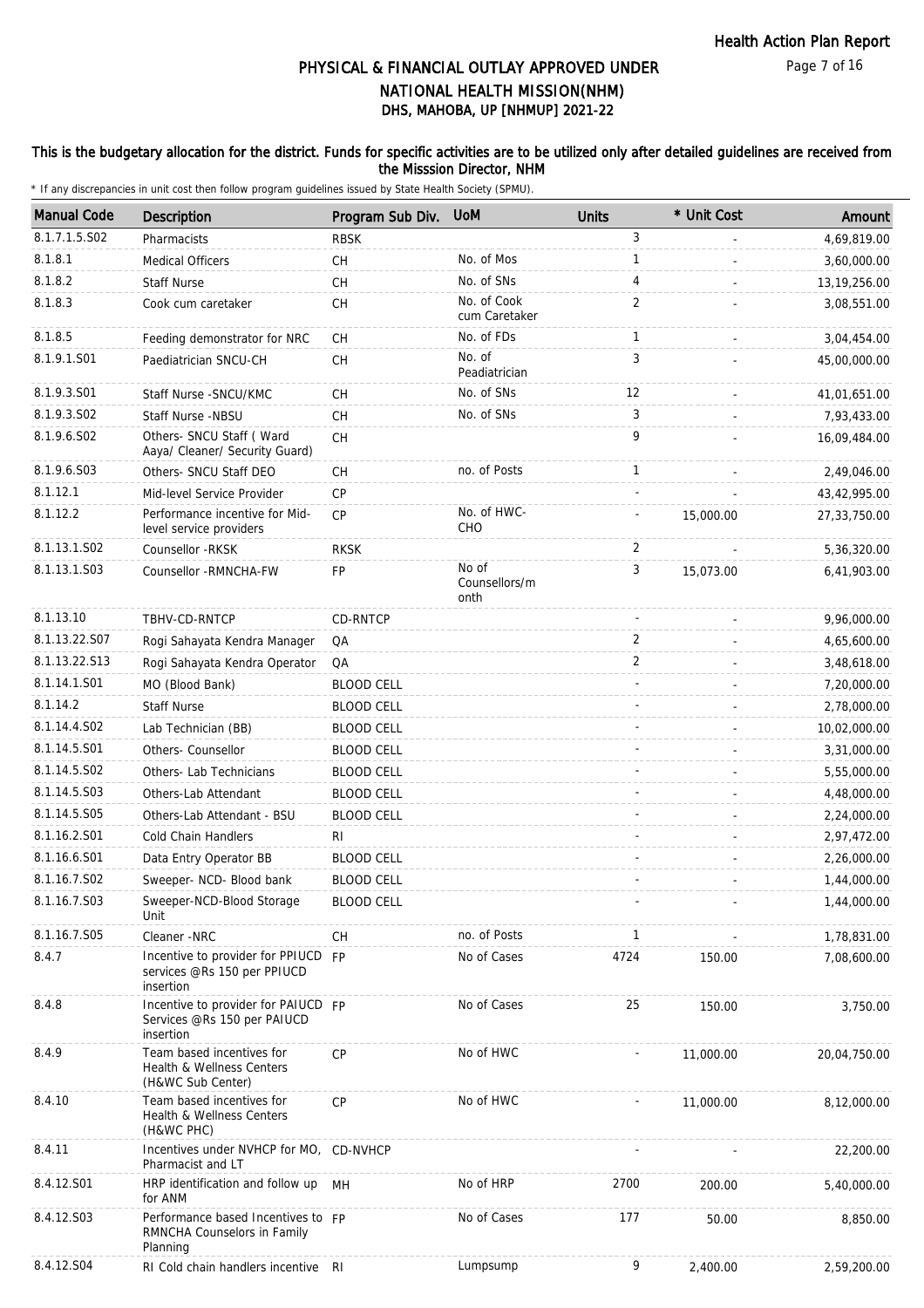#### This is the budgetary allocation for the district. Funds for specific activities are to be utilized only after detailed guidelines are received from the Misssion Director, NHM

| <b>Manual Code</b> | <b>Description</b>                                                                                                                    | Program Sub Div. | <b>UoM</b>                      | <b>Units</b> | * Unit Cost  | Amount       |
|--------------------|---------------------------------------------------------------------------------------------------------------------------------------|------------------|---------------------------------|--------------|--------------|--------------|
| 9.2.1.1.7          | Training of Staff Nurses/ANMs /<br>LHVs in SBA                                                                                        | Nursing          |                                 | $\mathbf{1}$ | 10,86,520.00 | 10,86,520.00 |
| 9.2.1.2.4          | Orienation activities on vitamin A CH<br>supplemenation and Anemia<br>Mukta Bharat Programme                                          |                  | No of Batch                     | 8            |              | 28,906.00    |
| 9.2.1.2.19         | 4 days Trainings on IYCF for<br>MOs, SNs, ANMs of all DPs and<br>SCs                                                                  | <b>CH</b>        | No of Batch                     | 5            |              | 4,07,000.00  |
| 9.2.1.2.20         | Orientation on National<br>Deworming Day                                                                                              | <b>RKSK</b>      | per participant                 | 88           | 100.00       | 1,76,360.00  |
| 9.2.1.3.2.S01      | Otr.Review/orientation meeting<br>at Block Level for ANM                                                                              | <b>FP</b>        | No of<br>Orientation<br>meeting | 16           | 1,000.00     | 16,000.00    |
| 9.2.1.3.23         | Training of Medical officers<br>(Injectible Contraceptive<br>Trainings)                                                               | <b>FP</b>        | No of Batch                     | $\mathbf{1}$ | 41,800.00    | 41,800.00    |
| 9.2.1.3.24         | Training of AYUSH doctors<br>(Injectible Contraceptive<br>Trainings)                                                                  | <b>FP</b>        | No of Batch                     | $\mathbf{1}$ | 22,800.00    | 22,800.00    |
| 9.2.1.3.25         | Training of Nurses (Staff<br>Nurse/LHV/ANM) (Injectible<br>Contraceptive Trainings)                                                   | <b>FP</b>        | No of Batch                     | $\mathbf{1}$ | 35,800.00    | 35,800.00    |
| 9.2.1.3.27.S01     | FP-LMIS training-Urban Staffs<br>and others                                                                                           | FP               |                                 | $\mathbf{1}$ | 46,900.00    | 46,900.00    |
| 9.2.1.3.27.S02     | FP-LMIS training- ASHA Sangni<br>Refresher                                                                                            | <b>FP</b>        |                                 | $\mathbf{1}$ | 4.900.00     | 4,900.00     |
| 9.2.1.4.13.C       | Any other (please specify) Kishor RKSK<br>Swasyhya Manch                                                                              |                  | No of Events                    | 10           | 5,000.00     | 50,000.00    |
| 9.2.1.7.1.S01      | Training under Immunisation-<br><b>CCH</b>                                                                                            | RI               | Lumpsump                        |              |              | 27,000.00    |
| 9.2.1.7.1.S02      | Training under Immunisation-<br>Data Handler                                                                                          | R <sub>1</sub>   | Lumpsump                        |              |              | 6,500.00     |
| 9.2.1.7.1.S03      | Training under Immunisation-<br><b>Health Worker</b>                                                                                  | R <sub>1</sub>   | Lumpsump                        |              |              | 1,84,800.00  |
| 9.2.2.6.3          | Kayakalp Trainings                                                                                                                    | QA               | <b>Districts</b>                | $\mathbf{1}$ | 33,000.00    | 33,000.00    |
| 9.2.2.7.2          | Training cum review meeting for MIS<br>HMIS & MCTS at District level                                                                  |                  | No of<br>Participants           |              |              | 25,740.00    |
| 9.2.2.7.3          | Training cum review meeting for MIS<br>HMIS & MCTS at Block level                                                                     |                  | No of<br>Participants           |              |              | 1,05,000.00  |
| 9.2.2.8.2          | Multi-skilling of ASHA, MPW ay CP<br>HWCs (SHC & PHC)                                                                                 |                  | Lumpsump                        |              |              | 7,80,000.00  |
| 9.2.2.8.5.S01      | Training of MPW and Asha                                                                                                              | <b>CP</b>        |                                 |              |              | 1,40,000.00  |
| 9.2.2.8.5.S02      | Training of MO and SN                                                                                                                 | CP               |                                 |              |              | 2,45,000.00  |
| 9.2.2.8.5.S03      | Cost of Yoga Sessions                                                                                                                 | CP               |                                 |              |              | 2,24,250.00  |
| 9.2.3.1.1          | Medical Officers (1 day)                                                                                                              | CD-IDSP          |                                 |              |              | 30,360.00    |
| 9.2.3.1.5          | Data Managers (2days)                                                                                                                 | CD-IDSP          |                                 |              |              | 18,400.00    |
| 9.2.3.1.7          | ASHA & MPWs, AWW &<br>Community volunteers (1 day)                                                                                    | CD-IDSP          |                                 |              |              | 9,600.00     |
| 9.2.3.2.1          | Training / Capacity Building<br>(Malaria)                                                                                             | CD-NVBDCP        |                                 |              |              | 16,800.00    |
| 9.5.3.2.6          | Training/sensitization of district<br>level officers on ELF and drug<br>distributors including peripheral<br>health workers (AES/ JE) | CD-NVBDCP        |                                 |              |              | 1,20,800.00  |
| 9.2.3.4.1          | Trainings under RNTCP                                                                                                                 | CD-RNTCP         |                                 |              |              | 1,10,000.00  |
| 9.2.3.5.5          | 1 day training of DEO of the<br>Treatment sites (MTC/TCs)                                                                             | CD-NVHCP         |                                 |              |              | 3,000.00     |
| 9.2.4.2.1          | Training of PHC Medical Officers,<br>Nurses, Paramedical Workers &<br>Other Health Staff working<br>under NMHP                        | NCD-NMHP         | No of Distrcts                  | $\mathbf{1}$ |              | 50,000.00    |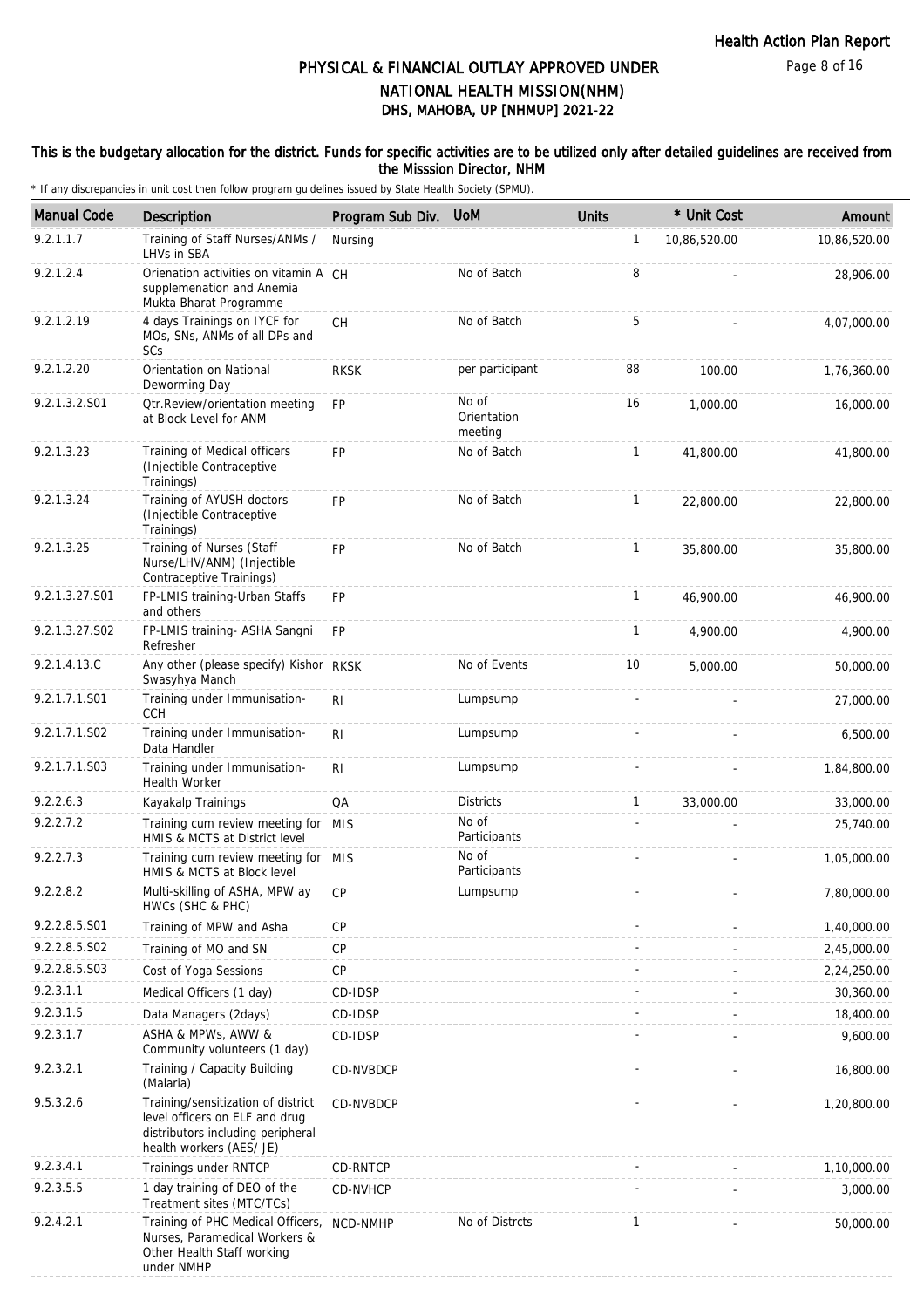#### This is the budgetary allocation for the district. Funds for specific activities are to be utilized only after detailed guidelines are received from the Misssion Director, NHM

| <b>Manual Code</b> | Description                                                                                                    | Program Sub Div.  | <b>UoM</b>         | <b>Units</b> | * Unit Cost | Amount       |
|--------------------|----------------------------------------------------------------------------------------------------------------|-------------------|--------------------|--------------|-------------|--------------|
| 9.2.4.3.1          | Training of doctors and staff at<br>DH Level under NPHCE                                                       | <b>NCD-NPHCE</b>  |                    | $\mathbf{1}$ |             | 40,000.00    |
| 9.2.4.4.1          | Trainings for District Tobacco<br>Control Centre                                                               | NCD-NTCP          |                    | $\mathbf{1}$ |             | 1,00,000.00  |
| 9.2.4.5.2          | District NCD Cell                                                                                              | NCD-NPCDCS        |                    | 1            |             | 2,00,000.00  |
| 9.2.4.9            | Trainings of Medical Officers,<br>Health Workers and Programme<br>officers under NPCCHH                        | NCD-NPCCHH        |                    | $\mathbf{1}$ |             | 70,000.00    |
| 9.5.29.13.S04.02   | Scaling up Nurse Mentoring<br>Program Honorarium                                                               | Nursing           |                    | 1            |             | 2,40,000.00  |
| 9.5.29.13.S04.03   | Scaling up Nurse Mentoring<br>Program Yearly TA DA                                                             | Nursing           |                    | 1            |             | 12,000.00    |
| 9.5.29.13.S04.04   | Scaling up Nurse Mentoring<br>Program Register                                                                 | Nursing           |                    | $\mathbf{1}$ |             | 1,000.00     |
| 9.2.3.6.1          | Trainings of Medical Officers and CD-NRCP<br>Health Workers under NRCP                                         |                   |                    |              |             | 24,150.00    |
| 10.1.1.S01         | Community Base Maternal death MH<br>Review                                                                     |                   | No of CBMDR        | 52           |             | 31,200.00    |
| 10.1.1.S02         | Incentive for Ist Responder<br>Maternal Death                                                                  | MН                | No of<br>Responder | 16           |             | 16,000.00    |
| 10.1.2             | Child Death Review                                                                                             | CH                | No of Distrcts     | 1            |             | 3,24,900.00  |
| 10.2.4             | Microfilaria Survey - Lymphatic<br>Filariasis                                                                  | CD-NVBDCP         |                    |              |             | 50,000.00    |
| 10.2.5             | Monitoring & Evaluation (Post<br>MDA assessment by medical<br>colleges (Govt. & private)/ICMR<br>institutions) | CD-NVBDCP         |                    |              |             | 15,000.00    |
| 11.1.2.4.S01       | Celebration of New Born Care<br>Week                                                                           | <b>IEC</b>        | No of Distrcts     |              | 25,000.00   | 25,000.00    |
| 11.1.2.4.S02       | Celebration of Breastfeeding<br>Week                                                                           | <b>IEC</b>        |                    |              | 40,000.00   | 40,000.00    |
| 11.2.1.1           | Media Mix of Mid Media/ Mass<br>Media                                                                          | IEC               |                    | 5            |             | 30,000.00    |
| 11.1.3.1           | Media Mix of Mid Media/ Mass<br>Media                                                                          | IEC               |                    |              |             | 12,000.00    |
| 11.1.3.3           | IEC & promotional activities for<br>World Population Day<br>celebration                                        | <b>FP</b>         | No of Events       | 5            |             | 1,16,000.00  |
| 11.1.3.4           | IEC & promotional activities for<br>Vasectomy Fortnight celebration                                            | FP                | No of Events       | 5            |             | 56,000.00    |
| 11.1.3.6           | Any Other IEC/BCC activities FP                                                                                | IEC               |                    |              |             | 9,290.00     |
| 11.1.5.2           | Any other IEC/BCC activities<br>(Wall Painting, Banner & Poster)                                               | R <sub>1</sub>    | Lumpsump           |              |             | 87,570.00    |
| 11.1.6.1.S01       | Creating awareness on declining FP<br>sex ratio issue (PNDT)- Block<br>Level                                   |                   | No of Events       | 4            | 10,000.00   | 40,000.00    |
| 11.1.6.1.S02       | Creating awareness on declining FP<br>sex ratio issue (PNDT)- District<br>Level                                |                   | No of Events       | $\mathbf{1}$ | 25,000.00   | 25,000.00    |
| 11.1.7.1           | Health Education & Publicity for<br><b>NIDDCP</b>                                                              | NCD-NIDDCP        | <b>Districts</b>   |              |             | 13,000.00    |
| 11.10.1.S04        | <b>VBD Promotional Activities</b>                                                                              | <b>BLOOD CELL</b> |                    |              |             | 15,000.00    |
| 11.2.4             | IEC activities for Health &<br>Wellness centre (H&WC)                                                          | <b>CP</b>         |                    |              |             | 26,50,000.00 |
| 11.3.4             | IEC/BCC under NRCP: Rabies<br>Awareness and DO'S and Don'ts<br>in the event of Animal Bites                    | CD-NRCP           |                    |              |             | 2,14,496.00  |
| 11.3.6             | IEC/BCC under NVHCP                                                                                            | CD-NVHCP          |                    |              |             | 40,000.00    |
| 11.4.7             | <b>IEC on Climate Sensitive</b><br>Diseases at Block, District and<br>State level - Air pollution, Heat        | NCD-NPCCHH        |                    | 1            |             | 1,00,000.00  |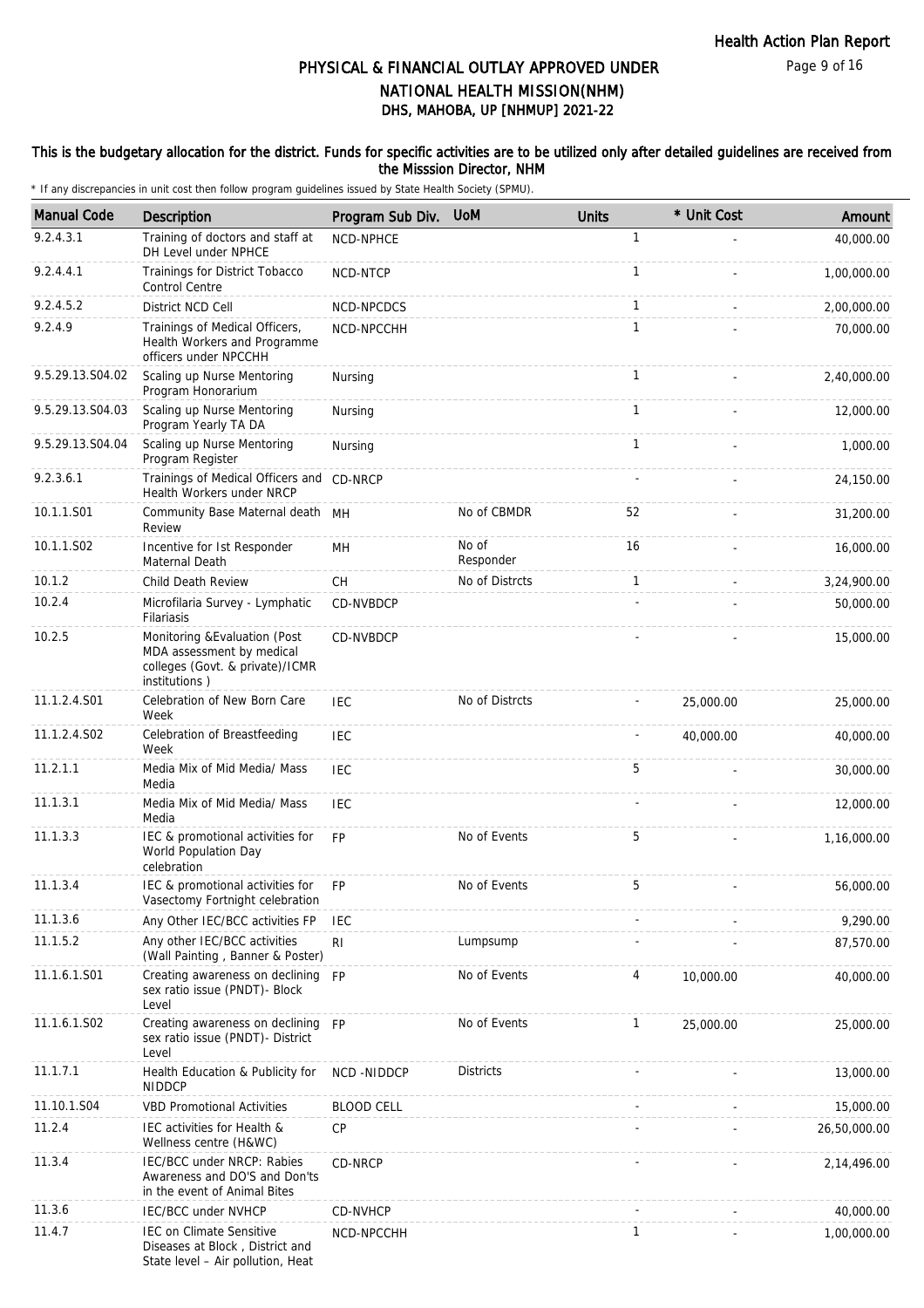#### This is the budgetary allocation for the district. Funds for specific activities are to be utilized only after detailed guidelines are received from the Misssion Director, NHM

| <b>Manual Code</b> | Description                                                                                                                                                | Program Sub Div. UoM |                             | <b>Units</b> | * Unit Cost | Amount      |
|--------------------|------------------------------------------------------------------------------------------------------------------------------------------------------------|----------------------|-----------------------------|--------------|-------------|-------------|
|                    | and other relevant Climate<br>Sensitive diseases                                                                                                           |                      |                             |              |             |             |
| 11.2.7.4           | Places covered with hoardings/<br>bill boards/ signage etc.                                                                                                | <b>IEC</b>           |                             |              | 4,500.00    | 2,16,000.00 |
| 11.2.7.5           | Usage of Folk media such as<br>Nukkad Natak/ mobile audio<br>visual services/ local radio etc.                                                             | <b>IEC</b>           |                             |              |             | 72,000.00   |
| 11.2.7.7           | State-level IEC Campaigns/Other IEC<br><b>IEC Campaigns</b>                                                                                                |                      |                             |              |             | 2,50,000.00 |
| 11.3.1.1           | <b>IEC/BCC</b> for Malaria                                                                                                                                 | CD-NVBDCP            |                             |              |             | 35,000.00   |
| 11.3.1.2           | IEC/BCC for Social mobilization<br>(Dengue and Chikungunya)                                                                                                | CD-NVBDCP            |                             |              |             | 20,000.00   |
| 11.3.1.4           | Specific IEC/BCC for Lymphatic<br>Filariasis                                                                                                               | CD-NVBDCP            |                             |              |             | 3,75,846.00 |
| 11.3.2.1           | IEC/BCC: Mass media, Outdoor<br>media, Rural media, Advocacy<br>media for NLEP                                                                             | CD-NLEP              |                             |              |             | 98,000.00   |
| 11.3.3.1           | ACSM (State & district)                                                                                                                                    | CD-RNTCP             |                             |              |             | 1,30,000.00 |
| 11.3.3.2           | TB Harega Desh Jeetega<br>Compaign                                                                                                                         | CD-RNTCP             |                             |              |             | 10,000.00   |
| 11.4.2.1           | Translation of IEC material and<br>distribution                                                                                                            | <b>NCD-NMHP</b>      | No of Distrcts              | $\mathbf{1}$ |             | 4,00,000.00 |
| 11.4.3.2           | Celebration of days-ie<br>International Day for older<br>persons                                                                                           | NCD-NPHCE            |                             | $\mathbf{1}$ |             | 2,00,000.00 |
| 11.4.4.1           | <b>IEC/SBCC for NTCP</b>                                                                                                                                   | NCD-NTCP             |                             | 1            |             | 7,00,000.00 |
| 11.4.5.2           | IEC/BCC for District NCD Cell                                                                                                                              | NCD-NPCDCS           | No of Distrcts              | $\mathbf{1}$ |             | 3,00,000.00 |
| 11.2.7.2           | <b>Targeting Naturally Occurring</b><br>Gathering of People/ Health Mela                                                                                   | <b>IEC</b>           |                             |              |             | 1,00,000.00 |
| 12.1.1.1           | Printing of MDR formats                                                                                                                                    | MН                   | No of format                | 60           |             | 1,800.00    |
| 12.1.1.2           | Printing of MCP cards, safe<br>motherhood booklets etc.                                                                                                    | MH                   | No of MCP<br>card           | 25200        |             | 4,28,400.00 |
| 12.1.1.3           | Printing of labor room registers<br>and casesheets/ LaQshya related<br>printing                                                                            | MН                   | No of Case<br>sheet         | 18000        |             | 1,80,000.00 |
| 12.1.1.4           | Printing cost for MAA<br>programme                                                                                                                         | CH                   | No of Distrcts              | $\mathbf{1}$ |             | 8.016.00    |
| 12.1.1.5           | Any other (Printing of CAC<br>Format)                                                                                                                      | FP                   | No of format                | 250          |             | 37,500.00   |
| 12.1.2.4           | Printing of Child Death Review<br>formats                                                                                                                  | CH                   | No of format                | 29610        |             | 14,805.00   |
| 12.1.2.5           | Printing of compliance cards and CH<br>reporting formats for National<br>Iron Plus Initiative-for 6-59<br>months age group and for 5-10<br>years age group |                      | No of Register<br>/ Formats | $\mathbf{1}$ |             | 8,684.00    |
| 12.1.2.6           | Printing of IEC materials and<br>reporting formats etc. for<br>National Deworming Day                                                                      | <b>RKSK</b>          |                             | 4600         |             | 1,37,650.00 |
| 12.1.2.7           | Printing of IEC Materials and<br>monitoring formats for IDCF                                                                                               | CH                   | No of Distrcts              | $\mathbf{1}$ |             | 1,18,000.00 |
| 12.1.2.10          | Printing (SNCU data<br>management)                                                                                                                         | CH                   | No of Units                 | $\mathbf{1}$ |             | 1,00,000.00 |
| 12.1.2.11          | Printing of HBNC referral cards<br>and other formats                                                                                                       | CH                   | No of format                | 157578       |             | 78,789.00   |
| 12.1.3.3           | Printing of FP Manuals,<br>Guidelines, etc.                                                                                                                | FP                   | Lumpsump                    | $\mathbf{1}$ |             | 2,31,510.00 |
| 12.1.6.1           | Printing and dissemination of<br>Immunization cards, tally sheets,<br>monitoring forms etc.                                                                | R <sub>1</sub>       | No of<br>Benificieries      | 31250        |             | 3,12,500.00 |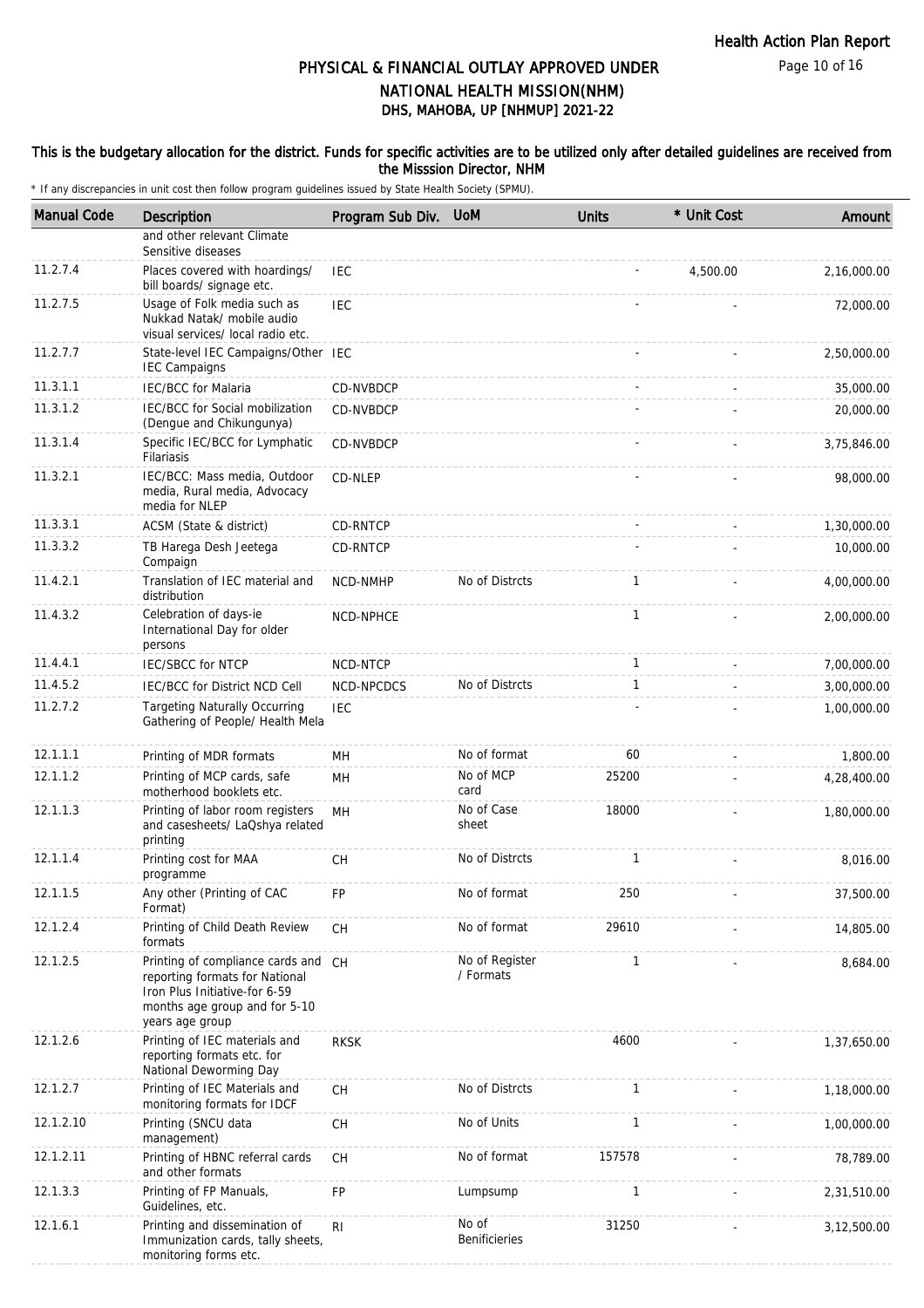#### This is the budgetary allocation for the district. Funds for specific activities are to be utilized only after detailed guidelines are received from the Misssion Director, NHM

| <b>Manual Code</b> | Description                                                                         | Program Sub Div.  | <b>UoM</b>         | <b>Units</b> | * Unit Cost | Amount       |
|--------------------|-------------------------------------------------------------------------------------|-------------------|--------------------|--------------|-------------|--------------|
| 12.3.4             | Printing for formats/registers<br>under NVHCP                                       | CD-NVHCP          |                    |              |             | 5,500.00     |
| 12.3.5.1           | Printing of form P,L, S under<br>IDSP progrm                                        | CD-IDSP           |                    |              |             | 26,104.00    |
| 12.3.6             | Printing fo formats for<br>monitoring and surrveilence<br><b>NRCP</b>               | CD-NRCP           |                    |              |             | 20,720.00    |
| 12.2.8.S02         | Printing of Sub Centre and<br><b>VHSNC Register</b>                                 | <b>CP</b>         |                    |              |             | 59,520.00    |
| 12.2.2.1           | Printing of ASHA diary                                                              | <b>CP</b>         | No of ASHA &<br>AF |              |             | 1,35,975.00  |
| 12.2.2.2           | Printing of ASHA Modules and<br>formats                                             | <b>CP</b>         | Lumpsump           |              |             | 28,015.00    |
| 12.2.2.3           | Printing of CBAC format                                                             | <b>CP</b>         |                    |              |             | 11,56,570.00 |
| 12.2.3.1           | Printing of cards for screening of<br>children for hemoglobinopathies               | <b>BLOOD CELL</b> | Lumpsump           |              |             | 25,000.00    |
| 12.2.4.1           | Printing of HMIS Formats                                                            | <b>MIS</b>        | Lumpsump           |              |             | 29,328.00    |
| 12.2.4.3           | Printing of MCTS follow-up<br>formats/ services due list/ work<br>plan              | <b>MIS</b>        | No of ASHA         | 697          |             | 25,088.00    |
| 12.2.5.1           | Printing Activites for Ayushman<br>Bharat H&WC                                      | <b>CP</b>         | No.of Register     |              |             | 11,700.00    |
| 12.3.1.1           | Printing of forms/registers for<br>Lymphatic Filariasis                             | CD-NVBDCP         |                    |              |             | 59,736.00    |
| 12.3.1.3           | Printing of recording and<br>reporting forms/registers for<br>Malaria               | CD-NVBDCP         |                    |              |             | 25,000.00    |
| 12.3.2.1           | Printing works                                                                      | CD-NLEP           |                    |              |             | 25,000.00    |
| 12.3.3.1           | Printing (ACSM)                                                                     | CD-RNTCP          |                    |              |             | 1,20,000.00  |
| 12.3.3.2           | Printing                                                                            | CD-RNTCP          |                    |              |             | 1,00,000.00  |
| 12.4.4.1           | Printing of Challan Books under<br><b>NTCP</b>                                      | NCD-NTCP          |                    | 1            |             | 21,000.00    |
| 12.4.5.1           | Patient referral cards at PHC<br>Level                                              | NCD-NPCDCS        | No of PHC          | $\mathbf{1}$ |             | 47,500.00    |
| 12.4.5.2           | Patient referral cards at Sub-<br>centre level                                      | NCD-NPCDCS        |                    |              |             | 1,75,000.00  |
| 13.1.1.6           | Any Other                                                                           | QA                |                    | $\mathbf{1}$ |             | 3,00,000.00  |
| 13.2.1             | Assessments                                                                         | QA                | No of Units        |              | 8,000.00    | 16,000.00    |
| 13.2.2             | Kayakalp Awards                                                                     | QA                |                    | 7            |             | 6,50,000.00  |
| 13.2.5             | Swachh Swasth Sarvatra                                                              | QA                |                    | $\mathbf{1}$ |             | 5,00,000.00  |
| 14.1.1.3.S03       | District Logistic Manager                                                           | FP                |                    | $\mathbf{1}$ |             | 4,63,050.00  |
| 14.2.3.S02         | Implementation of FP-LMIS<br>District-Transportation Cost                           | FP                | Yearly             | 1            | 74,973.00   | 74,973.00    |
| 14.2.4.1           | Alternative vaccine delivery in<br>hard to reach areas                              | R <sub>l</sub>    | No of Session      | 1200         | 200.00      | 2,40,000.00  |
| 14.2.5             | Alternative Vaccine Delivery in<br>other areas                                      | RI                | No of Session      | 13728        | 90.00       | 12,35,520.00 |
| 14.2.6             | POL for vaccine delivery from<br>State to district and from district<br>to PHC/CHCs | R <sub>l</sub>    | <b>Districts</b>   | $\mathbf{1}$ | 2,00,000.00 | 2,00,000.00  |
| 14.2.7             | Cold chain maintenance                                                              | <b>RI</b>         | No of Points       |              |             | 29,000.00    |
| 14.2.11            | Vehicle Hiring (NTEP)                                                               | CD-RNTCP          |                    |              |             | 40,000.00    |
| 14.2.13            | Sample transportation cost<br>under NVHCP                                           | CD-NVHCP          |                    |              |             | 5,000.00     |
| 14.2.14.S01        | Other Oprational Cost for State,<br>Regional and District Drug Ware<br>Houses       | RI                |                    |              |             | 7,82,148.00  |
| 15.4.2             | Reimbursement for cataract<br>operation for NGO and Private                         | NCD-NPCB          | No of Cases        |              |             | 1,80,960.00  |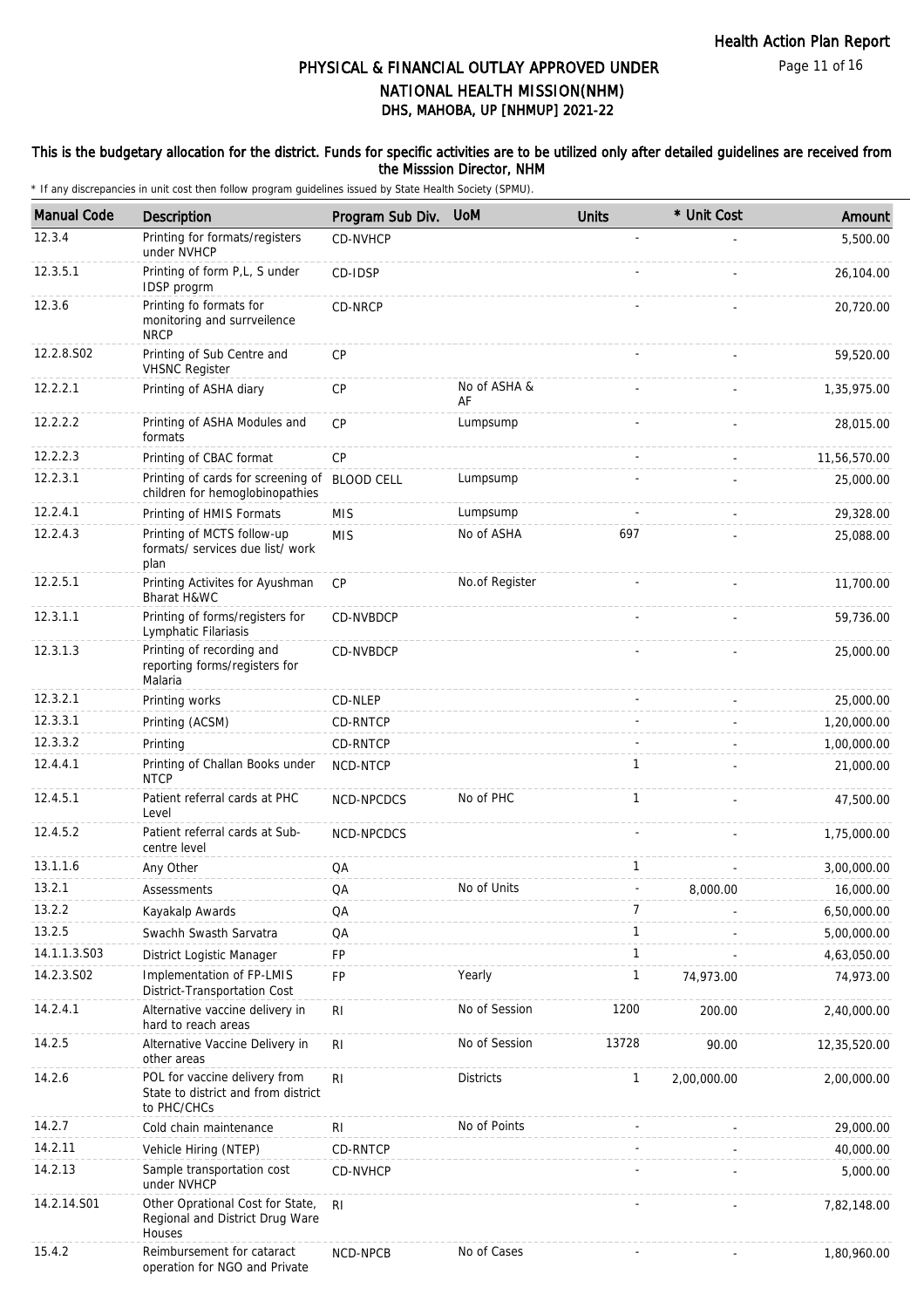#### This is the budgetary allocation for the district. Funds for specific activities are to be utilized only after detailed guidelines are received from the Misssion Director, NHM

| <b>Manual Code</b> | Description                                                                                                                         | Program Sub Div. | <b>UoM</b>                              | <b>Units</b> | * Unit Cost | Amount      |
|--------------------|-------------------------------------------------------------------------------------------------------------------------------------|------------------|-----------------------------------------|--------------|-------------|-------------|
|                    | Practitioners                                                                                                                       |                  |                                         |              |             |             |
| 15.3.3.3           | Private Provider Incentive                                                                                                          | CD-RNTCP         |                                         |              |             | 2,25,600.00 |
| 15.3.1.2           | Inter-sectoral convergence                                                                                                          | CD-NVBDCP        |                                         |              |             | 5,000.00    |
| 16.1.1.1.1         | State                                                                                                                               | <b>PM</b>        |                                         | 19           |             | 5,700.00    |
| 16.1.1.4           | Prepare detailed operational plan RBSK<br>for RBSK across districts<br>(including cost of plan)                                     |                  | No of Block                             | 4            | 500.00      | 2,000.00    |
| 16.1.1.6           | To develop micro plan at sub-<br>centre level                                                                                       | R <sub>1</sub>   | No of Sub<br>Centre                     | 150          | 100.00      | 15,000.00   |
| 16.1.1.7           | For consolidation of micro plans<br>at block level                                                                                  | R <sub>l</sub>   | No of Block                             | 12           | 1.000.00    | 12,000.00   |
| 16.1.2.1.6         | Review meetings/ workshops<br>under RKSK                                                                                            | <b>RKSK</b>      |                                         | 2            |             | 10,000.00   |
| 16.1.2.1.7         | RBSK Convergence/Monitoring<br>meetings                                                                                             | <b>RBSK</b>      | No of<br>Meetings                       | 3            | 500.00      | 6,000.00    |
| 16.1.2.1.14        | Quarterly review meetings<br>exclusive for RI at district level<br>with Block MOs, CDPO, and<br>other stake holders                 | RI               | No. of<br>Participants                  | 200          |             | 20,000.00   |
| 16.1.2.1.15        | Quarterly review meetings<br>exclusive for RI at block level                                                                        | R <sub>1</sub>   | Lumpsump                                |              |             | 28,000.00   |
| 16.1.2.1.16        | <b>IDSP Meetings</b>                                                                                                                | CD-IDSP          |                                         |              |             | 6,000.00    |
| 16.1.2.1.17        | State Task Force, State<br><b>Technical Advisory Committee</b><br>meeting, District coordination<br>meeting (Lymphatic Filariasis)  | CD-NVBDCP        |                                         |              |             | 60,000.00   |
| 16.1.2.1.22        | Monthly meeting with the<br>hospital staff                                                                                          | NCD-NTCP         |                                         | $\mathbf{1}$ |             | 48,000.00   |
| 16.1.2.1.24        | Sensitization workshop/ Meeting<br>of the State Program Officers<br>and District level Health Officers                              | NCD-NPCCHH       |                                         | 1            |             | 25,000.00   |
| 16.1.2.1.28.S01    | District Level MDR Review<br>Meeting                                                                                                | MН               | No of District<br>level MDR<br>meetings | 6            |             | 18,000.00   |
| 16.1.2.2.3         | State/ District Quality Assurance<br>Unit (Monitoring & Supervision)                                                                | QA               |                                         |              |             | 3,60,000.00 |
| 16.1.2.2.8         | Monitoring & Supervision<br>(Lymphatic Filariasis)                                                                                  | CD-NVBDCP        |                                         |              |             | 60,000.00   |
| 16.1.2.2.12        | District NCD Cell                                                                                                                   | NCD-NPCDCS       |                                         | $\mathbf{1}$ |             | 2,00,000.00 |
| 16.1.2.2.13        | Supervision and Monitoring                                                                                                          | CD-RNTCP         |                                         |              |             | 2,00,000.00 |
| 16.1.2.2.16        | Monitoring and Surveillance<br>(review meetings, Travel) under<br><b>NRCP</b>                                                       | CD-NRCP          |                                         |              |             | 50,000.00   |
| 16.1.2.S01         | Operational Cost and Mobilty<br>Support for District FPLMIS<br>Managers                                                             | <b>FP</b>        | <b>Districts</b>                        | 1            |             | 1,20,000.00 |
| 16.1.3.1.1         | Mobility Support for SPMU/State                                                                                                     | ME               |                                         |              |             | 54,000.00   |
| 16.1.3.1.9         | Mobility support for Rapid<br>Response Team                                                                                         | CD-NVBDCP        |                                         |              |             | 47,250.00   |
| 16.1.3.1.13        | Vehicle Operation (POL) (NTEP)                                                                                                      | CD-RNTCP         |                                         |              |             | 4,25,000.00 |
| 16.1.3.1.14        | Vehicle hiring (NTEP)                                                                                                               | CD-RNTCP         |                                         |              |             | 5,94,000.00 |
| 16.1.3.1.18.2      | Hiring of Operational Vehicle<br>under NTCP                                                                                         | NCD-NTCP         |                                         | $\mathbf{1}$ |             | 4,80,000.00 |
| 16.1.3.3.1         | PM activities for World<br>Population Day' celebration<br>(Only mobility cost): funds<br>earmarked for district level<br>activities | <b>FP</b>        | No of Events                            | 1            | 20,000.00   | 20,000.00   |
| 16.1.3.3.2         | PM activities for Vasectomy<br>Fortnight celebration (Only                                                                          | FP               | No of Events                            | 1            | 5,000.00    | 5,000.00    |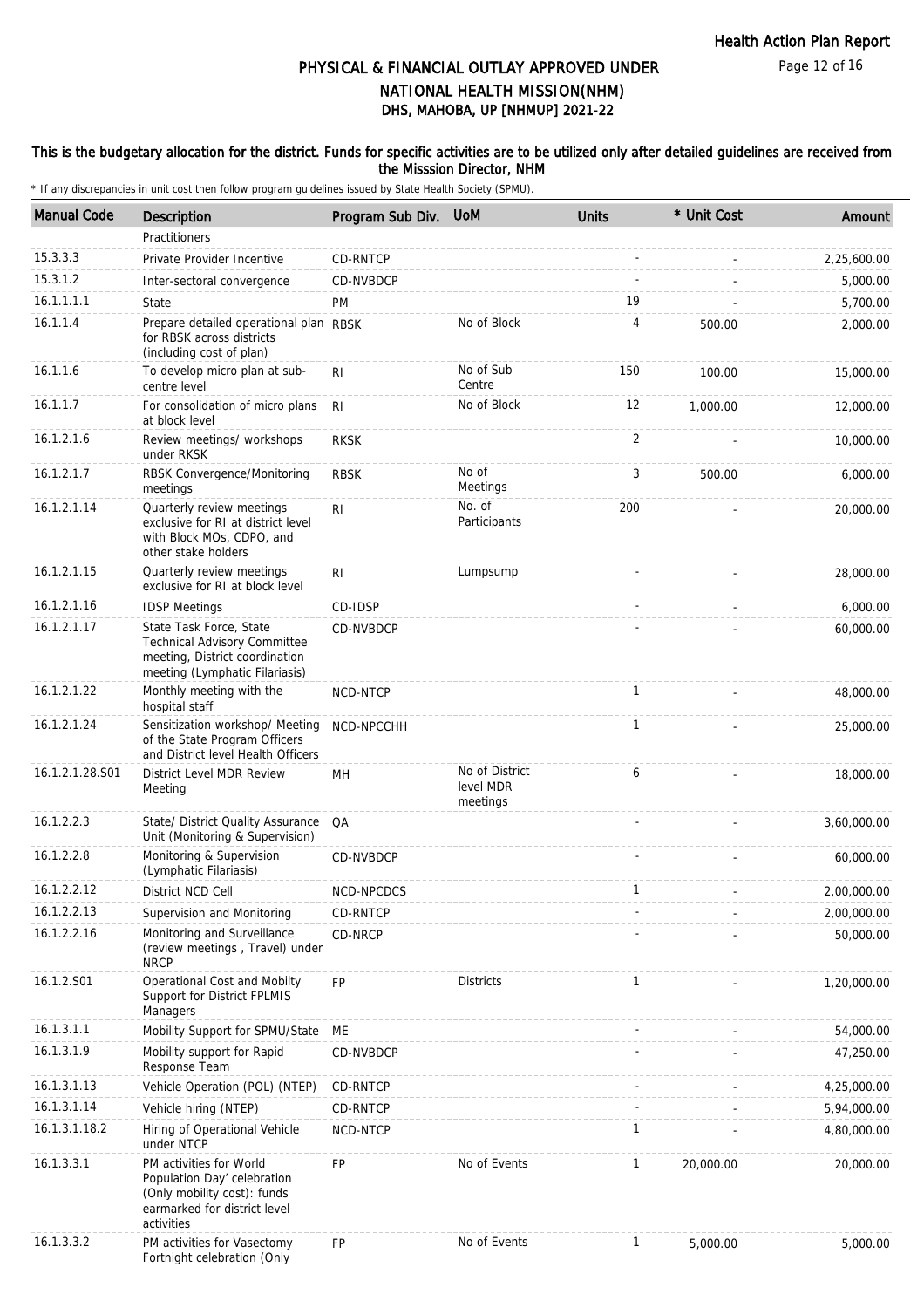#### This is the budgetary allocation for the district. Funds for specific activities are to be utilized only after detailed guidelines are received from the Misssion Director, NHM

| <b>Manual Code</b> | Description                                                                                                                                           | Program Sub Div. | <b>UoM</b>                                                      | <b>Units</b> | * Unit Cost | Amount       |
|--------------------|-------------------------------------------------------------------------------------------------------------------------------------------------------|------------------|-----------------------------------------------------------------|--------------|-------------|--------------|
|                    | mobility cost): funds earmarked<br>for district level activities                                                                                      |                  |                                                                 |              |             |              |
| 16.1.3.3.3.S01     | Mobility Support for District -<br>M&E                                                                                                                | МE               | 02 Taxis hired<br>at Dist. for SS<br>@33000/Vehic<br>le         | 24           | 33,000.00   | 7,92,000.00  |
| 16.1.3.3.3.S03     | Mobilty Support for CHO TA/DA                                                                                                                         | <b>CP</b>        | No. of CHO                                                      |              | 500.00      | 3,64,500.00  |
| 16.1.3.3.5         | Mobility Costs for ASHA<br>Resource Centre/ASHA<br>Mentoring Group (Kindly Specify)                                                                   | <b>CP</b>        |                                                                 |              |             | 10,000.00    |
| 16.1.3.3.7         | Mobility Support for supervision<br>for district level officers.                                                                                      | R <sub>l</sub>   | No of Distrcts                                                  |              |             | 2,25,000.00  |
| 16.1.3.3.8         | MOBILITY: Travel Cost, POL,<br>etc. during outbreak<br>investigations and field visits for<br>monitoring programme activities<br>at DSU on need basis | CD-IDSP          |                                                                 |              |             | 2,70,000.00  |
| 16.1.3.3.9         | Monitoring, Evaluation &<br>Supervision & Epidemic<br>Preparedness (Only Mobility<br>Expenses)                                                        |                  |                                                                 |              |             | 1,98,000.00  |
| 16.1.3.3.10        | Travel expenses - Contractual<br>Staff at District level                                                                                              | CD-NLEP          |                                                                 |              |             | 25,000.00    |
| 16.1.3.3.11        | Mobility Support: District Cell                                                                                                                       | CD-NLEP          |                                                                 |              |             | 1,50,000.00  |
| 16.1.3.3.13        | Miscellaneous/ Travel                                                                                                                                 | NCD-NMHP         |                                                                 | $\mathbf{1}$ |             | 5,00,000.00  |
| 16.1.3.3.14        | <b>Enforcement Squads</b>                                                                                                                             | NCD-NTCP         |                                                                 | $\mathbf{1}$ |             | 10,000.00    |
| 16.1.3.3.16        | District NCD Cell (TA, DA, POL)                                                                                                                       | NCD-NPCDCS       |                                                                 | 1            |             | 2,00,000.00  |
| 16.1.3.3.17.S01    | Mission Parivar Vikas Campaign                                                                                                                        | <b>FP</b>        | No of<br>Campaign                                               | 28           | 1,000.00    | 28,000.00    |
| 16.1.3.3.17.S04    | Mobility Support for District<br>Maternal Health Consultant                                                                                           | MН               | No fo<br>Mentoring &<br>Support visit                           | 12           |             | 1,20,000.00  |
| 16.1.3.4.1         | PM activities for World<br>Population Day' celebration<br>(Only mobility cost): funds<br>earmarked for block level<br>activities                      | FP               | No of Events                                                    | 4            | 1,000.00    | 4,000.00     |
| 16.1.3.4.2         | PM activities for Vasectomy<br>Fortnight celebration (Only<br>mobility cost): funds earmarked<br>for block level activities                           | <b>FP</b>        | No of Events                                                    | 4            | 1.000.00    | 4,000.00     |
| 16.1.3.4.3.S01     | Mobility for Supportive<br>Supervision At Block Level-M&E                                                                                             | ME               | 01 Taxi hired<br>at Block level<br>for SS<br>@33000/Vehic<br>le |              | 33,000.00   | 15,84,000.00 |
| 16.1.3.4.3.S02     | Mobility Support &<br>Commnication cost for BCPM                                                                                                      | <b>CP</b>        | No. of BCPM                                                     |              | 5,100.00    | 2,44,800.00  |
| 16.1.3.4.5.S01     | Communication Cost for HWC<br>Staff                                                                                                                   | <b>CP</b>        |                                                                 |              |             | 3,03,750.00  |
| 16.1.4.1.1         | JSY Administrative Expenses                                                                                                                           | MH               | As per<br>Deliveries<br>Load                                    |              |             | 10,58,560.00 |
| 16.1.4.1.5         | Office expenses on telephone,<br>fax, Broadband Expenses &<br><b>Other Miscellaneous</b><br>Expenditures                                              | CD-IDSP          |                                                                 |              |             | 96,000.00    |
| 16.1.4.1.6         | contingency support                                                                                                                                   | CD-NVBDCP        |                                                                 |              |             | 50,000.00    |
| 16.1.4.1.10        | Office Operation (Miscellaneous)                                                                                                                      | CD-RNTCP         |                                                                 |              |             | 1,40,000.00  |
| 16.1.4.1.11        | Tobacco Cessation Centre (TCC): NCD-NTCP<br>Office Expenses                                                                                           |                  |                                                                 | 1            |             | 1,00,000.00  |
| 16.1.4.2.1         | District Quality Assurance Unit                                                                                                                       | QA               |                                                                 |              |             | 4,92,000.00  |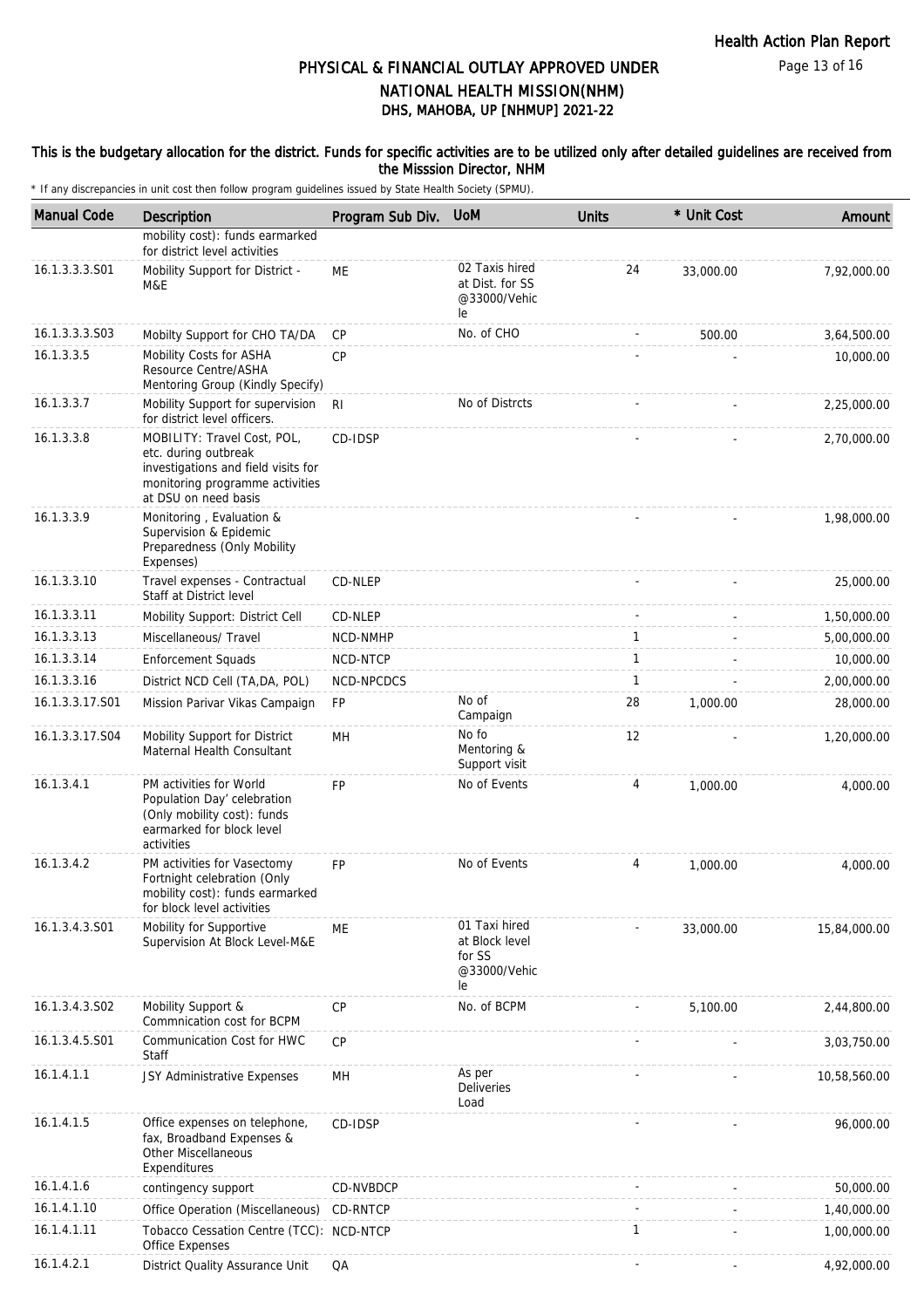Page 14 of 16

## DHS, MAHOBA, UP [NHMUP] 2021-22 PHYSICAL & FINANCIAL OUTLAY APPROVED UNDER NATIONAL HEALTH MISSION(NHM)

#### This is the budgetary allocation for the district. Funds for specific activities are to be utilized only after detailed guidelines are received from the Misssion Director, NHM

| <b>Manual Code</b> | Description                                                                                       | Program Sub Div. UoM |                                      | <b>Units</b>   | * Unit Cost | Amount       |
|--------------------|---------------------------------------------------------------------------------------------------|----------------------|--------------------------------------|----------------|-------------|--------------|
|                    | (Operational cost)                                                                                |                      |                                      |                |             |              |
| 16.1.4.2.4         | Office operation & Maintenance - CD-NLEP<br><b>District Cell</b>                                  |                      |                                      |                |             | 35,000.00    |
| 16.1.4.2.5         | District Cell - Consumables                                                                       | CD-NLEP              |                                      |                |             | 30,000.00    |
| 16.1.4.2.6         | Operational expenses of the<br>district centre : rent, telephone<br>expenses, website etc.        | NCD-NMHP             |                                      | $\mathbf{1}$   |             | 10,000.00    |
| 16.1.4.2.8         | District Tobacco Control Cell<br>(DTCC): Misc./Office Expenses                                    | NCD-NTCP             |                                      | $\mathbf{1}$   |             | 5,00,000.00  |
| 16.1.4.2.9         | District NCD Cell (Contingency)                                                                   | NCD-NPCDCS           |                                      | $\mathbf{1}$   |             | 1,00,000.00  |
| 16.1.4.3.1         | SNCU Data management<br>(excluding HR)                                                            | СH                   | No of Units                          | $\mathbf{1}$   | 1,00,000.00 | 60,000.00    |
| 16.1.5.2.1         | Minor repairs and AMC of<br>IT/office equipment supplied<br>under IDSP                            | CD-IDSP              |                                      |                |             | 10,000.00    |
| 16.1.5.2.4         | Vehicle Operation (Maintenance)                                                                   | <b>CD-RNTCP</b>      |                                      |                |             | 45,000.00    |
| 16.1.5.3.1         | PM activities under Micronutrient RI<br>Supplementation Programme                                 |                      | Lumpsump                             |                |             | 2,00,000.00  |
| 16.1.5.3.3         | Concurrent Audit system                                                                           | FD                   |                                      |                |             | 78,000.00    |
| 16.1.5.3.7         | Epidemic preparedness (Dengue<br>& Chikungunya)                                                   | CD-NVBDCP            |                                      |                |             | 20,000.00    |
| 16.1.5.3.16.S05    | DPMU Operational Cost                                                                             | <b>HR</b>            |                                      | $\mathbf{1}$   |             | 13,76,220.00 |
| 16.1.5.3.16.S06    | <b>BPMU Oprational Cost</b>                                                                       | <b>HR</b>            |                                      | 4              |             | 8,33,472.00  |
| 16.1.5.3.16.S09    | Oprational Cost for RBSK                                                                          | <b>RBSK</b>          | No of DEIC<br>Manager                | $\mathbf{1}$   | 10,000.00   | 10,000.00    |
| 16.1.5.3.16.S10    | Operational cost of RBSK-MHT                                                                      | <b>RBSK</b>          | No of Team                           | 8              | 14,000.00   | 1,12,000.00  |
| 16.1.5.3.16.S15    | Office & Administrative Expence<br>for State & District Rabies<br>Program                         | CD-NRCP              |                                      |                |             | 12,000.00    |
| 16.1.5.3.16.S18    | Office operational cost & other<br>office expences unedr NPCB                                     | NCD-NPCB             |                                      |                |             | 1,00,000.00  |
| 16.1.5.3.16.S22.   | Pol & Opex of DG set of Vaccine<br>Storage at District level & other<br>Cold Chain Point under RI | R <sub>l</sub>       | <b>Districts</b>                     |                | 1,20,000.00 | 1,20,000.00  |
| 16.1.5.3.16.S25    | Operational Cost for District<br>Maternal Health Consultant                                       | MH                   | No of monthly<br>operational<br>cost |                |             | 1,20,000.00  |
| 16.2.1.S02         | Data Entry Operator                                                                               | FP                   | No of<br>HR/MONTH                    |                | 14,071.00   | 2,55,259.00  |
| 16.2.1.S11         | Contigency District PCPNDT Cell                                                                   | <b>FP</b>            | No of<br>District/Month              | 1              | 5,000.00    | 5,000.00     |
| 16.2.2.S03         | District Level Mobility Support<br>for PNDT Team                                                  | FP                   | No of Distrcts                       | 1              | 50,000.00   | 50,000.00    |
| 16.3.2.S01         | Mobility Support for HMIS &<br><b>MCTS Block Level</b>                                            | <b>MIS</b>           |                                      | $\overline{4}$ |             | 14,400.00    |
| 16.3.3.S01         | Operational cost for HMIS &<br>MCTS-AMC                                                           | <b>MIS</b>           |                                      |                |             | 48,400.00    |
| 16.3.3.S02         | Operational cost for HMIS &<br>MCTS-Internet                                                      | <b>MIS</b>           |                                      |                |             | 84,000.00    |
| 16.3.3.S03         | Operational cost for HMIS &<br>MCTS-Office Expenditure                                            | <b>MIS</b>           |                                      |                |             | 1,08,000.00  |
| 16.3.3.S04         | Operational cost for HMIS &<br>MCTS-Recurring Charges for<br><b>ANMOL Tablet</b>                  | <b>MIS</b>           |                                      | 163            |             | 5,86,800.00  |
| 16.4.2.1.1.S01     | District Programme Manager                                                                        | HR                   |                                      | $\mathbf{1}$   |             | 6,61,632.00  |
| 16.4.2.1.1.S02     | <b>District Community Process</b><br>Manager                                                      | <b>HR</b>            |                                      | 1              |             | 2,39,850.00  |
| 16.4.2.1.1.S04     | District Accounts Manager                                                                         | HR                   |                                      | $\mathbf{1}$   |             | 5,38,488.00  |
| 16.4.2.1.1.S05     | District Data Cum Account                                                                         | <b>HR</b>            |                                      | $\mathbf{1}$   |             | 3,67,548.00  |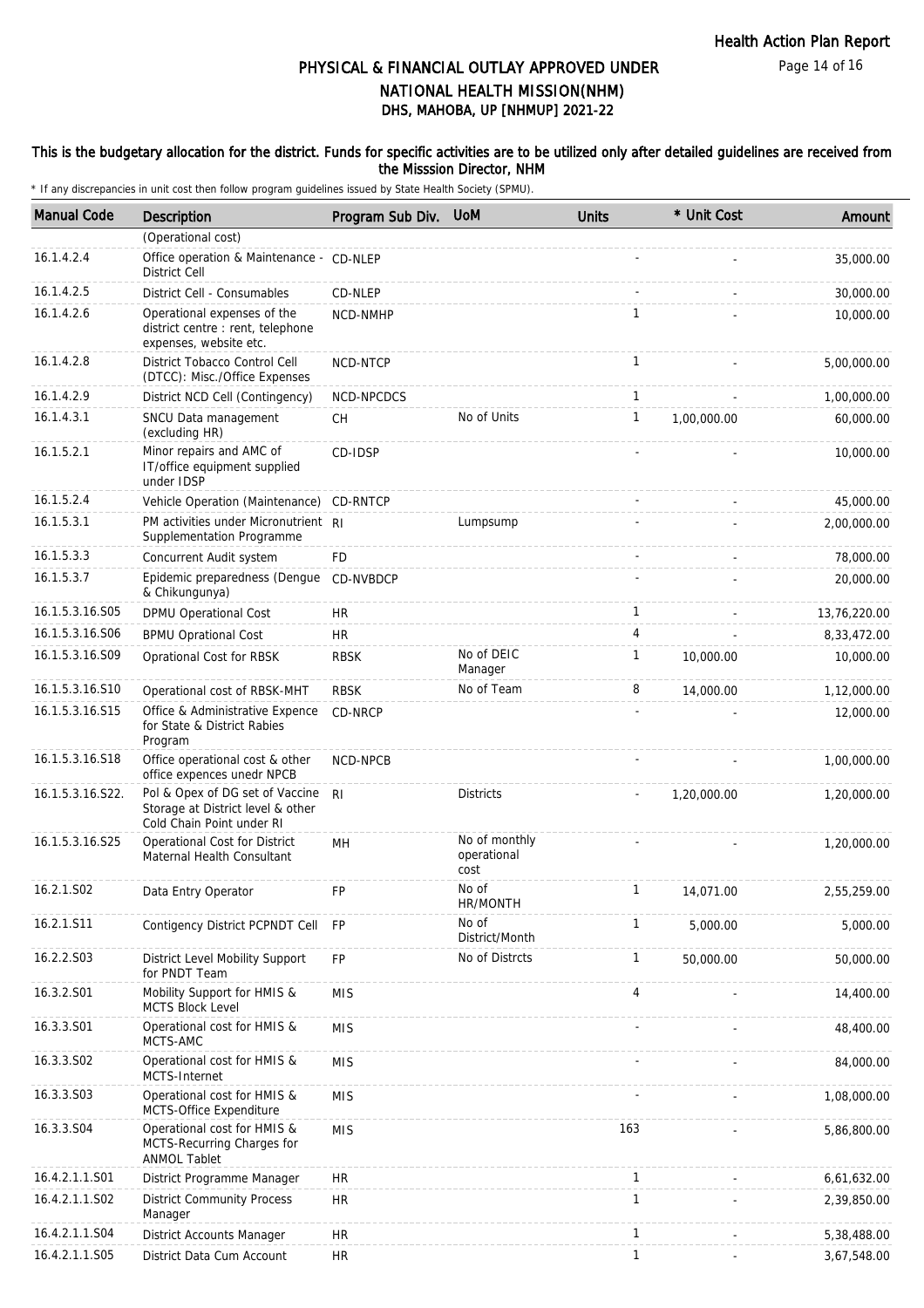#### This is the budgetary allocation for the district. Funds for specific activities are to be utilized only after detailed guidelines are received from the Misssion Director, NHM

| <b>Manual Code</b> | Description                                                                | Program Sub Div. | <b>UoM</b>                      | <b>Units</b>   | * Unit Cost | Amount       |
|--------------------|----------------------------------------------------------------------------|------------------|---------------------------------|----------------|-------------|--------------|
|                    | Assistant                                                                  |                  |                                 |                |             |              |
| 16.4.2.1.1.S06     | DEIC manager                                                               | <b>RBSK</b>      |                                 | $\mathbf{1}$   |             | 5,79,888.00  |
| 16.4.2.1.1.S09     | Support Staff                                                              | <b>HR</b>        |                                 | $\mathbf{1}$   |             | 2,00,775.00  |
| 16.4.2.1.2.S02     | District Consultant(MH)                                                    | MН               | No of District<br>Consultant MH | $\mathbf{1}$   |             | 5,29,200.00  |
| 16.4.2.1.2.S04     | District Hospital Quality Manager                                          | QA               |                                 | 2              |             | 9,26,000.00  |
| 16.4.2.1.2.S05     | <b>District Consultant Quality</b><br>Assurance                            | QA               |                                 | $\mathbf{1}$   |             | 6,08,600.00  |
| 16.4.2.1.8.S01     | Programme cum Admin. Asst.                                                 | QA               |                                 | $\mathbf{1}$   |             | 2,04,000.00  |
| 16.4.2.2.2.S01     | District Epidemiologist-CD-IDSP                                            | CD-IDSP          |                                 |                |             | 9,18,918.00  |
| 16.4.2.2.2.S02     | District Leprosy Consultant-CD-<br><b>NLEP</b>                             | CD-NLEP          |                                 |                |             | 6,08,895.00  |
| 16.4.2.2.4.S01     | Sr PMDT-TB HIV Coodinators                                                 | CD-RNTCP         |                                 |                |             | 4,68,846.00  |
| 16.4.2.2.4.S02     | PPM Coordinator-RNTCP                                                      | CD-RNTCP         |                                 |                |             | 4,68,900.00  |
| 16.4.2.2.4.S03     | District Programme Coordinator-<br><b>RNTCP</b>                            | CD-RNTCP         |                                 |                |             | 5,59,000.00  |
| 16.4.2.2.5.S01     | District Data Manager-CD-IDSP                                              | CD-IDSP          |                                 |                |             | 3,91,759.00  |
| 16.4.2.2.6.S01     | Senior Treatment<br>Supervisor(STS)                                        | CD-RNTCP         |                                 |                |             | 23,79,520.00 |
| 16.4.2.2.6.S03     | Senior TB Lab Supervisor(STLS)                                             | CD-RNTCP         |                                 |                |             | 14,94,670.00 |
| 16.4.2.2.7.S01     | Accountant- Full time                                                      | CD-RNTCP         |                                 |                |             | 4,21,000.00  |
| 16.4.3.1.1.S01     | Block Programme Manager                                                    | HR               |                                 | 4              |             | 14,53,653.00 |
| 16.4.3.1.1.S02     | <b>Block Account Manager</b>                                               | HR               |                                 | 4              |             | 13,36,704.00 |
| 16.4.3.1.1.S03     | <b>Block Community Process</b><br>Manager                                  | <b>CP</b>        |                                 |                |             | 11,92,745.00 |
| 16.4.3.1.9.S03     | Data Entry Operator-HR                                                     | <b>HR</b>        |                                 | 2              |             | 5,57,040.00  |
| 16.4.3.1.9.S04     | Data Entry Operator-MCTS OPR<br>820 MIS                                    | <b>MIS</b>       |                                 | 4              |             | 10,54,656.00 |
| 16.4.3.1.9.S05     | Data Entry Operator-MIS<br>Outsource                                       | <b>MIS</b>       |                                 | 5953           |             | 29,764.00    |
| 16.4.3.1.9.S07     | Data Entry Operator-RI                                                     | RI.              |                                 |                |             | 2,37,510.00  |
| 16.4.3.1.9.S08     | Data Entry Operator-RNTCP                                                  | CD-RNTCP         |                                 |                |             | 3,45,000.00  |
| 16.4.3.1.9.S11     | Data Entry Operator- CD-IDSP                                               | CD-IDSP          |                                 |                |             | 2,55,636.00  |
| 16.4.3.1.9.S13     | Data Entry Operator- NBCP-<br>District                                     | NCD-NPCB         |                                 |                |             | 1,60,606.00  |
| 17.2.1             | Telemedicine/ teleconsultation<br>facility under Ayushman Bharat<br>H&WC   | CP               |                                 |                |             | 13,26,000.00 |
| 17.8.S05           | Internet Cost to ASHA & AF at<br><b>HWC</b>                                | <b>CP</b>        | No of ASHA &<br>AF              |                | 200.00      | 9,73,200.00  |
| 18.1.4             | Counseling training for Service<br>Provider                                | FP               | No of Batch                     | 1              | 15,400.00   | 15,400.00    |
| U.1.1.1.2          | Support for implementation of<br><b>NVBDCP</b>                             | CD-NVBDCP        |                                 |                |             | 2,81,200.00  |
| U.1.3.1            | Operational Expenses of UPHCs<br>(excluding rent)                          | <b>NUHM</b>      | No of UPHC                      | 2              | 8,000.00    | 1,92,000.00  |
| U.2.2.1            | Mobility support for ANM/LHV                                               | <b>NUHM</b>      | No of ANM                       | 9              | 500.00      | 54,000.00    |
| U.2.3.1            | <b>UHNDs</b>                                                               | <b>NUHM</b>      | No of ANM                       | 9              | 1,000.00    | 1,08,000.00  |
| U.2.3.2            | Special outreach camps in<br>slums/ vulnerable areas                       | <b>NUHM</b>      | No of UPHC                      | $\overline{2}$ | 6,500.00    | 78,000.00    |
| U.3.1.1.1          | Incentives for routine activities                                          | <b>NUHM</b>      | No of ASHA                      | 25             | 2,000.00    | 6,00,000.00  |
| U.3.1.1.2          | ASHA incentives for Ayushman<br>Bharat Health & Wellness<br>Centres (H&WC) | <b>NUHM</b>      | No of ASHA                      | 19             | 1,000.00    | 2,28,000.00  |
| U.3.1.1.3.S01      | Incentive for Health Promotion<br>Day for ASHAs                            | <b>NUHM</b>      | No of ASHA                      | 25             | 200.00      | 60,000.00    |